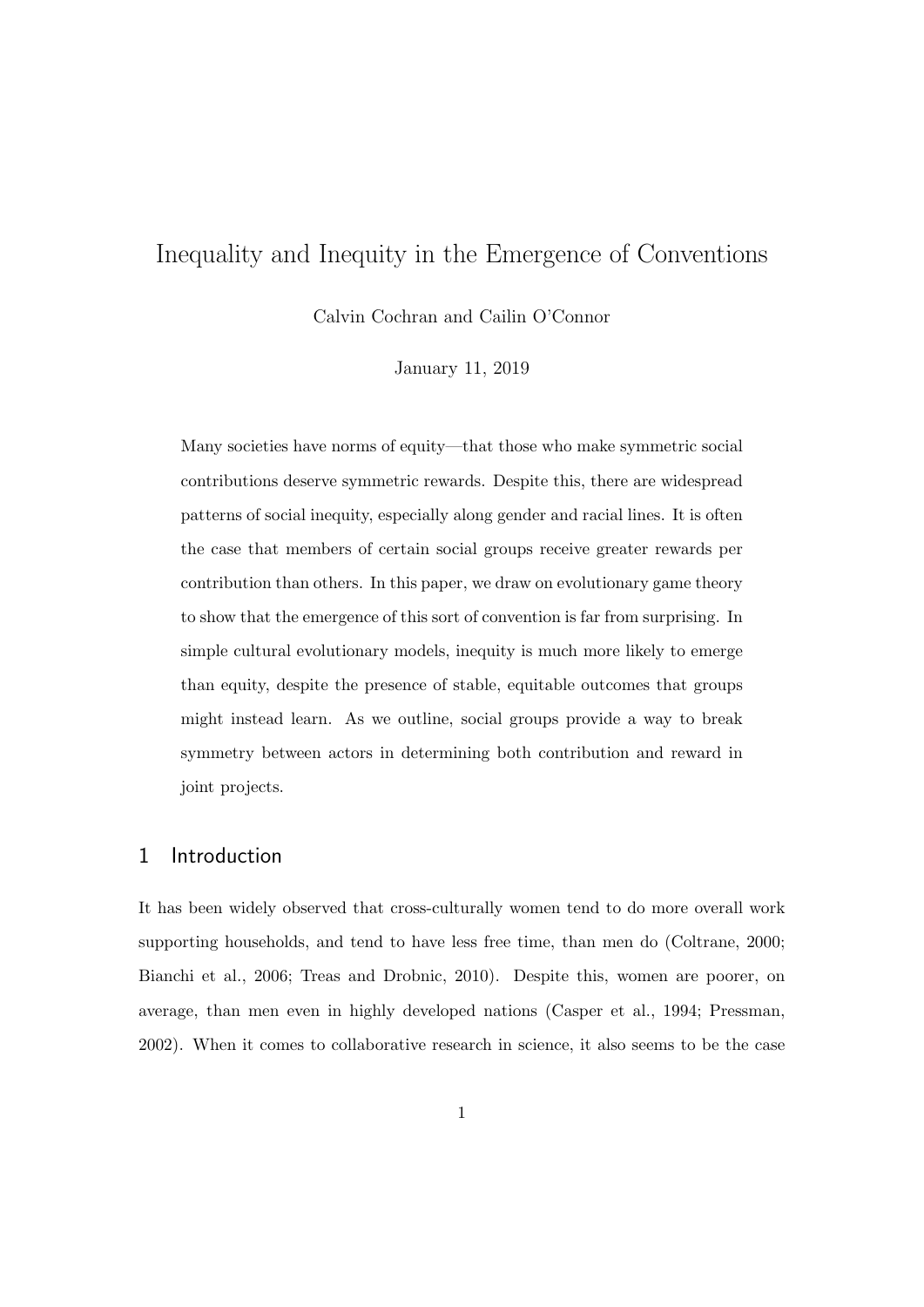that in some disciplines women's contributions to the production of research are undercompensated. They get less credit for collaborative projects than men do, even when doing a large portion of work (West et al., 2013; Sugimoto, 2013; Feldon et al., 2017).

These are examples of inequality in the sense that the division of social resources favors those in one social group. They are also examples of inequity, by which we mean that symmetric contributions to a social good are not met with symmetric rewards. Women garner less economic compensation per hour contributed to household production. Women get less academic credit per time spent on scientific research. These observations are perhaps surprising given the widespread acceptance of social norms supporting equity (Adams and Freedman, 1976; Freedman and Montanari, 1980).<sup>1</sup> One question we might ask is: despite explicit endorsement for equitable reward structures, what sorts of social processes might lead to inequitable ones?

Previous authors have used evolutionary game theoretic models to help illuminate how inherently unequal conventions can emerge between social groups.<sup>2</sup> In particular, these models show that when societies are divided into social categories (men and women, black and white people, Christians and Muslims) the dynamics of social learning and cultural evolution can lead to unequal divisions of resources for no particular reason.<sup>3</sup> In other words, in these models completely identical groups with an option to divide resources equally often end up doing it unequally simply as a result of their different group memberships.

In this paper, we look to explore not the emergence of inequality, but the emergence of inequity. We ask: can these sorts of simple cultural dynamics drive groups to reward

<sup>&</sup>lt;sup>1</sup>Starting with Adams (1963), equity theory—which posits that in many societies people find inequity highly unpleasant and seek to minimize it—has had many explanatory successes. See Van den Bos (2001) for an overview.

<sup>&</sup>lt;sup>2</sup>See, for example, Axtell et al. (2000); Poza et al. (2011); Gallo (2014); Bruner (2017); Bruner and O'Connor (2015); O'Connor and Bruner (2017); Rubin and O'Connor (2017); O'Connor (2017a).

<sup>&</sup>lt;sup>3</sup>To be clear, we are not making any claims here about the similarities of these various social categories—race is not the same as gender is not the same as religious affiliation. This said, the highly simplified models we will explore here capture broad, general aspects of social categories, and so can be applied to various cases.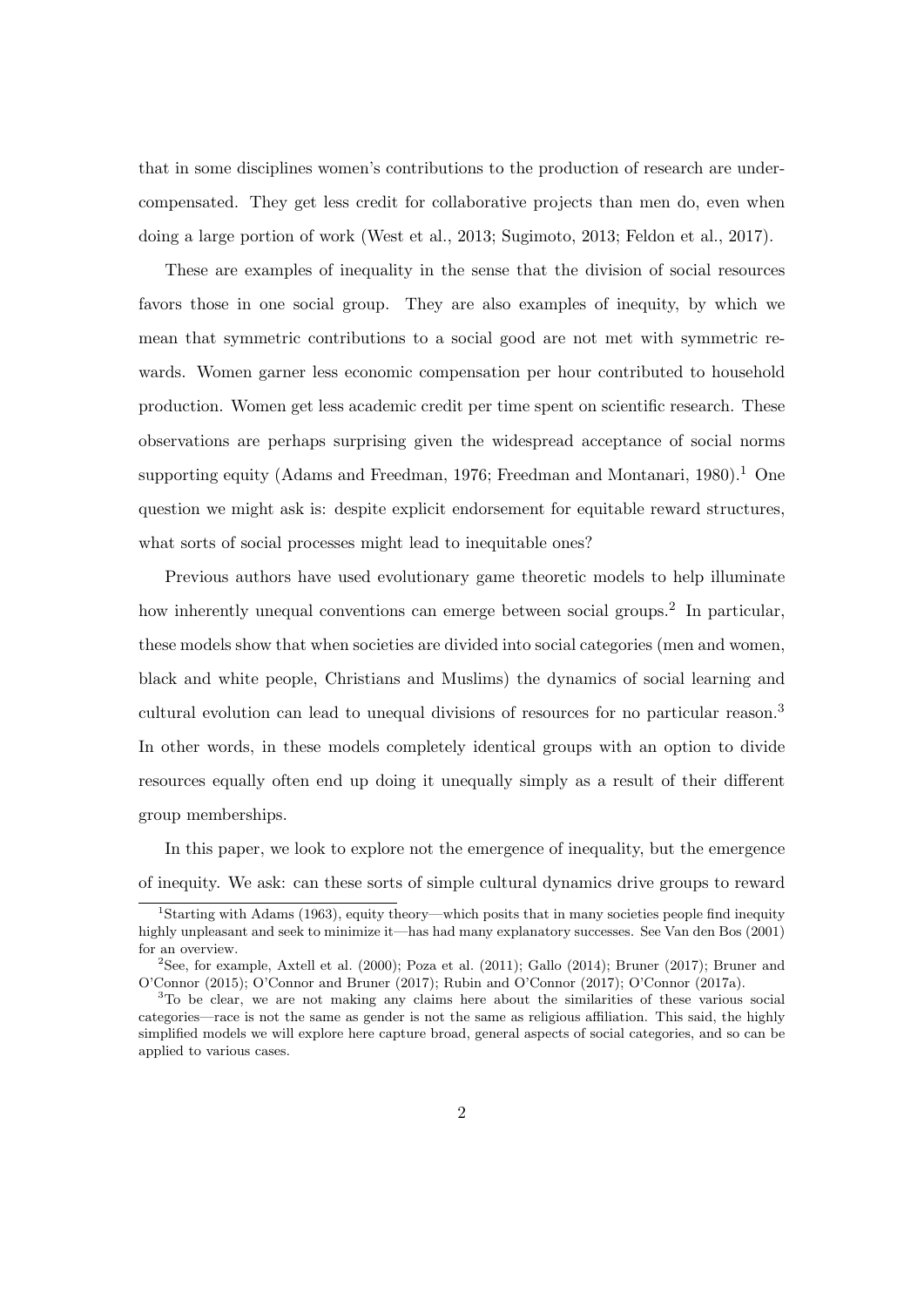labor inequitably on the basis of meaningless social identities? To address this question, we introduce a game where actors first produce some social good, and where their contributions to this production may vary. They then must divide the products of their joint labor. We model the emergence of conventions to regulate this sort of interaction in a group with social categories like gender or race.

These models allow us to pull apart unequal conventions from inequitable ones. Outcomes where two groups receive unequal levels of resource may be equitable if one side did more work in the first place. Outcomes where the two groups receive equal resources may be inequitable if one side did more work. We find that there are many stable outcomes where members of one group do more work per level of compensation. In other words, explicit inequity can emerge via cultural evolution under very minimal conditions, even between groups that are completely identical in terms of skills, preferences, etc. In fact, in most models we investigate, we find that inequity is the much more likely outcome than equity.

Notably, this is the case even when we give actors the ability to condition their demands for compensation based on the contributions made by their partners in joint labor. Our model is the first of this sort to admit this possibility. But, as we show, the ability to condition demands in this way does little to ameliorate the emergence of inequity. The take-away is that, despite stated norms of equity, outcomes like those described above, where members of one social group receive inequitable rewards for labor, should be expected to arise under minimal conditions from simple dynamics of social interaction.

The paper will proceed as follows. In section 2 we introduce the main models that will be used in this paper—variations on the Nash bargaining game that involve a production stage and a division of resources stage. We also describe previous results on the emergence of unequal conventions in models of the evolution of bargaining. In sections 3 and 4 we describe the main results of the paper. These two sections consider models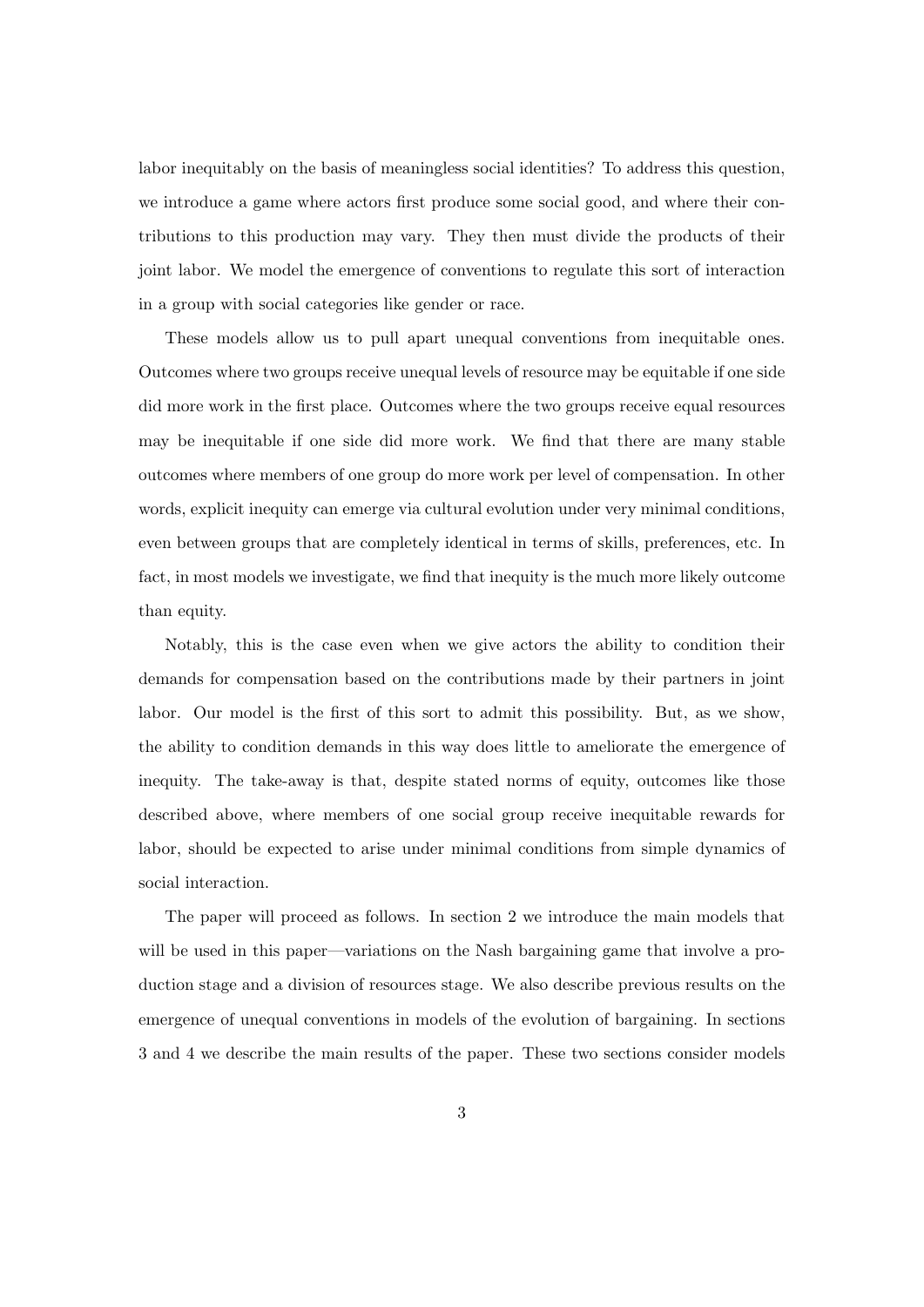where individuals do and do not condition their demands for compensation based on the level of work done by their interactive partners. As we will elaborate, both variations allow for the robust emergence of inequitable conventions. In addition, as we outline, these results are robust across various modeling choices. In section 5 we conclude.

# 2 The Bargaining Game and the Produce and Partition Game

The Nash demand game was introduced by Nash (1950) to represent scenarios where two individuals divide a resource (money, goods, free time), where there are different plausible divisions that are more or less preferable to each of the actors, and where highly aggressive individuals will fail to successfully agree on a division. In representing divisions of social resources, we will start with a simplified version of his model, a 'minigame', that captures these features, and is computationally tractable.<sup>4</sup>

Suppose two actors divide a resource of value 10, and each can make a low, medium, or high demand, corresponding to a request for 4, 5, or 6 units of the good. Further suppose that if these requests are compatible, each actor gets what they ask for. If they over-demand the resource, though, each gets a low payoff, sometimes called the disagreement point, of 0. The payoff table of this game is pictured in figure 1. Rows represent the possible demands for player 1, and columns for player 2, while entries to the table list what payoffs each player gets for some combination of demands.

This game has three Nash equilibria.<sup>5</sup> This solution concept refers to sets of strategies where no actors can change behaviors and improve their payoff. For this reason, Nash equilibria tend to be stable in the sense that no one is incentivized to change. As we will see they also tend to be the endpoints of evolutionary processes. These equilibria

<sup>&</sup>lt;sup>4</sup>See Sigmund et al. (2001) for more on the mini-game approach. There is a long tradition of using mini versions of the bargaining game in evolutionary models (Young, 1993b; Skyrms, 1994). The full models here involve a mini Nash demand game of this sort embedded in a larger game where actors first produce the resource via another mini Nash demand game.

<sup>&</sup>lt;sup>5</sup>We will only worry about pure strategy Nash equilibria in this paper since they are the only equilibria relevant to evolutionary dynamics in this case.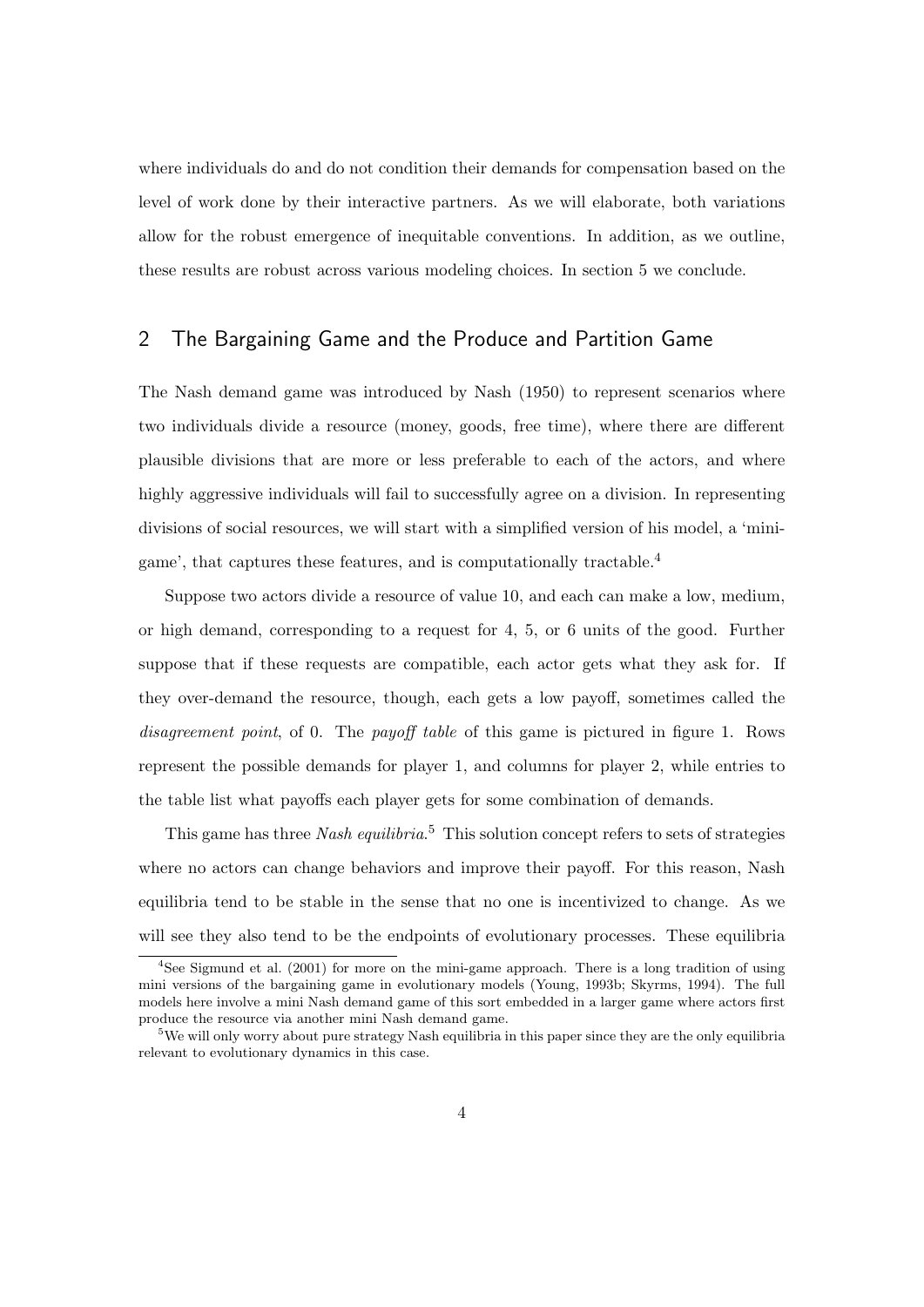|                 |             | <b>Player 2</b>           |     |     |  |  |  |  |
|-----------------|-------------|---------------------------|-----|-----|--|--|--|--|
|                 |             | Med<br><b>High</b><br>Low |     |     |  |  |  |  |
|                 | Low         | ł.4                       | 4,5 | 4,6 |  |  |  |  |
| <b>Player 1</b> | Med         | 5,4                       | 5,5 | 0,0 |  |  |  |  |
|                 | <b>High</b> | 6.4                       | 0,0 | 0,0 |  |  |  |  |

Figure 1: Payoff table for a mini Nash demand game.

are the strategy pairings where the actors perfectly divide the resource: Low vs. High, Med vs. Med, or High vs. Low. At these pairings, an actor who changes to demand less simply gets less, while one who tries demanding more over-demands the resource and gets nothing.

Now imagine a model where actors in a society play this game with each other repeatedly, and where these actors belong to two different social identity groups. Suppose that they are able to choose how aggressively to bargain based on the identity group membership of each partner they encounter. (For example, a latinx person might choose medium demands with other latinx people, but low demands when meeting white people.) Further suppose that over time, this group culturally evolves—individuals update their behaviors in ways that benefit themselves, so that, eventually, some stable pattern of group behavior emerges. This model might represent actors of two different races learning how to bargain over salary in the workforce, or men and women developing conventions to divide household labor.<sup>6</sup>

Under many dynamics—rules that model cultural change or learning—there are three outcomes that tend to emerge between groups in this sort of model, corresponding to the three equilibria. Either group A demands High and B Low, or they make medium

<sup>&</sup>lt;sup>6</sup>As noted, social categories, like gender and race, are importantly different from each other, and the processes that govern interactions between these categories will be very different as well. We are working within a tradition of social modeling that privileges simplicity, tractability, and causal clarity over realism. (See Weisberg (2012) for an analysis of the trade-offs between these various modeling virtues.) This allows us to illustrate minimal conditions for the emergence of inequitable conventions in the sense outlined by O'Connor (2017c). It also allows us to apply the same models to social processes that may have different details, as long as we understand this application to be a course grained one.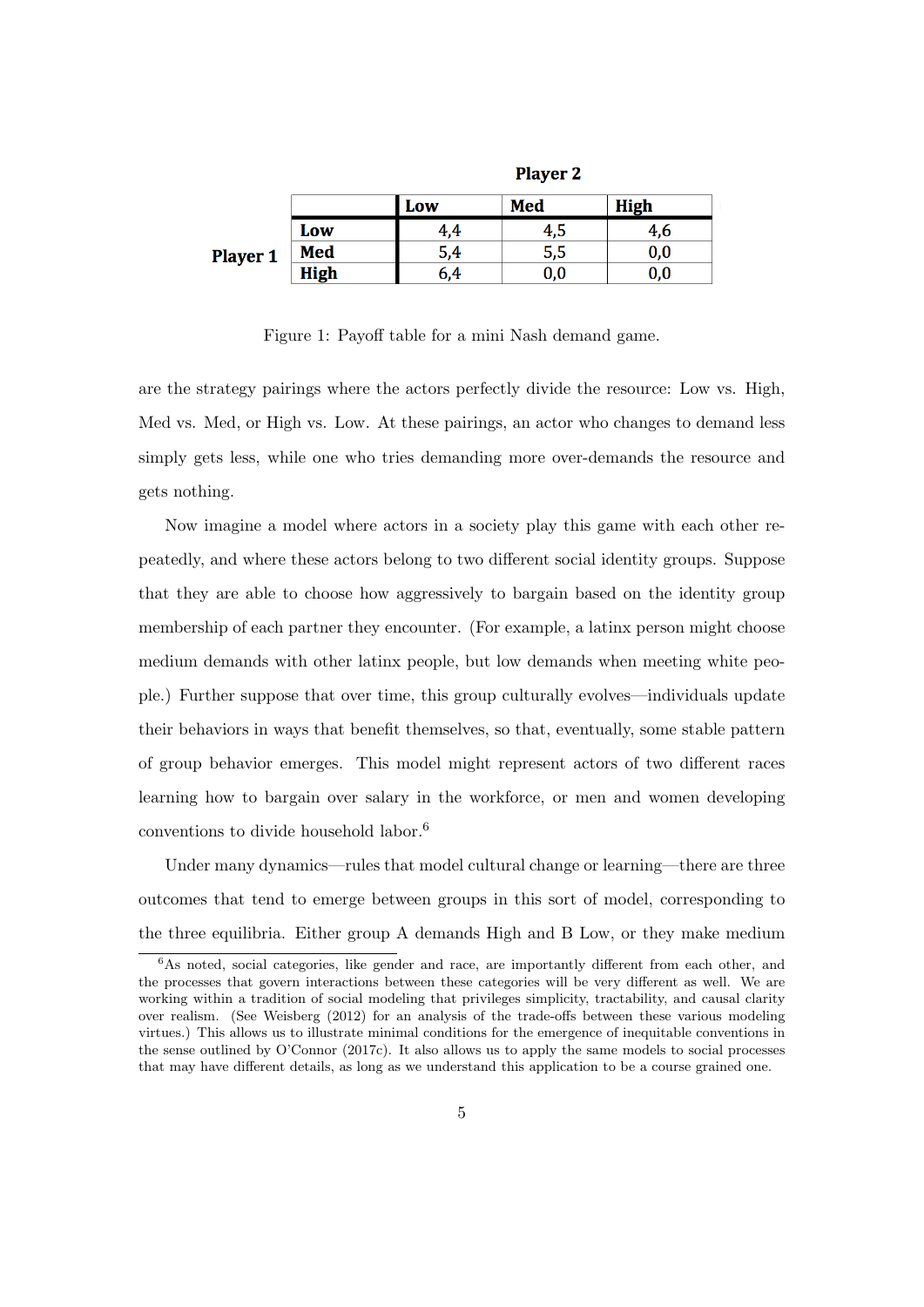demands, or group A demands Low and B High. Notice that one of these outcomes looks something like a 'fair' convention of bargaining, and the other two are discriminatory in the sense that individuals treat in- and out-group members differently to the detriment of one out-group. Indeed, starting with Axtell et al. (2000), this sort of model has been used as a bare bones representation of the emergence of discrimination and of inequality between groups.<sup>7</sup> The remarkable thing about this model is that we see inequality emerge endogenously among actors who simply engage in reasonable learning given their environments. This is despite any sort of justifying asymmetry between the groups in terms of skills, preferences, or starting conditions, and without any assumptions about biases, stereotypes, or the psychology of in-group/out-group interaction. Follow up results have demonstrated the robustness of this emergence of inequality to modeling choices, and have proven the flexibility of this framework to illuminate issues surrounding inequality (Poza et al., 2011; Gallo, 2014; Bruner, 2017; O'Connor and Bruner, 2017; Rubin and O'Connor, 2017).

A suggestion raised by Wagner (2012) is that the simplified Nash demand game can, with slight modifications, be taken to represent a situation where actors do not divide a windfall resource, but instead divide the fruits of joint labor. In particular, Wagner suggests that a combination of the stag hunt game (where actors choose between mutually beneficial, but risky, joint action, and risk-free solo production) and the Nash demand game can represent a case where two actors first decide whether to produce a good together and then decide who gets how much of it.<sup>8</sup>

The game we explore in this paper is similar to the stag hunt/Nash demand game, but adds the feature that actors can make differential contributions to the jointly produced good, rather than just deciding to opt in or opt out of it. We'll call this the produce and

 $7$ Their model is very similar to those introduced by Young (1993a,b).

<sup>8</sup>O'Connor and Bruner (2017) explore the emergence of unequal conventions between groups in this stag hunt/Nash demand combo, which they call 'the collaboration game'. Inequality emerges endogenously in this model, and is particularly likely when actors have low payoffs for hare hunting, or solo work.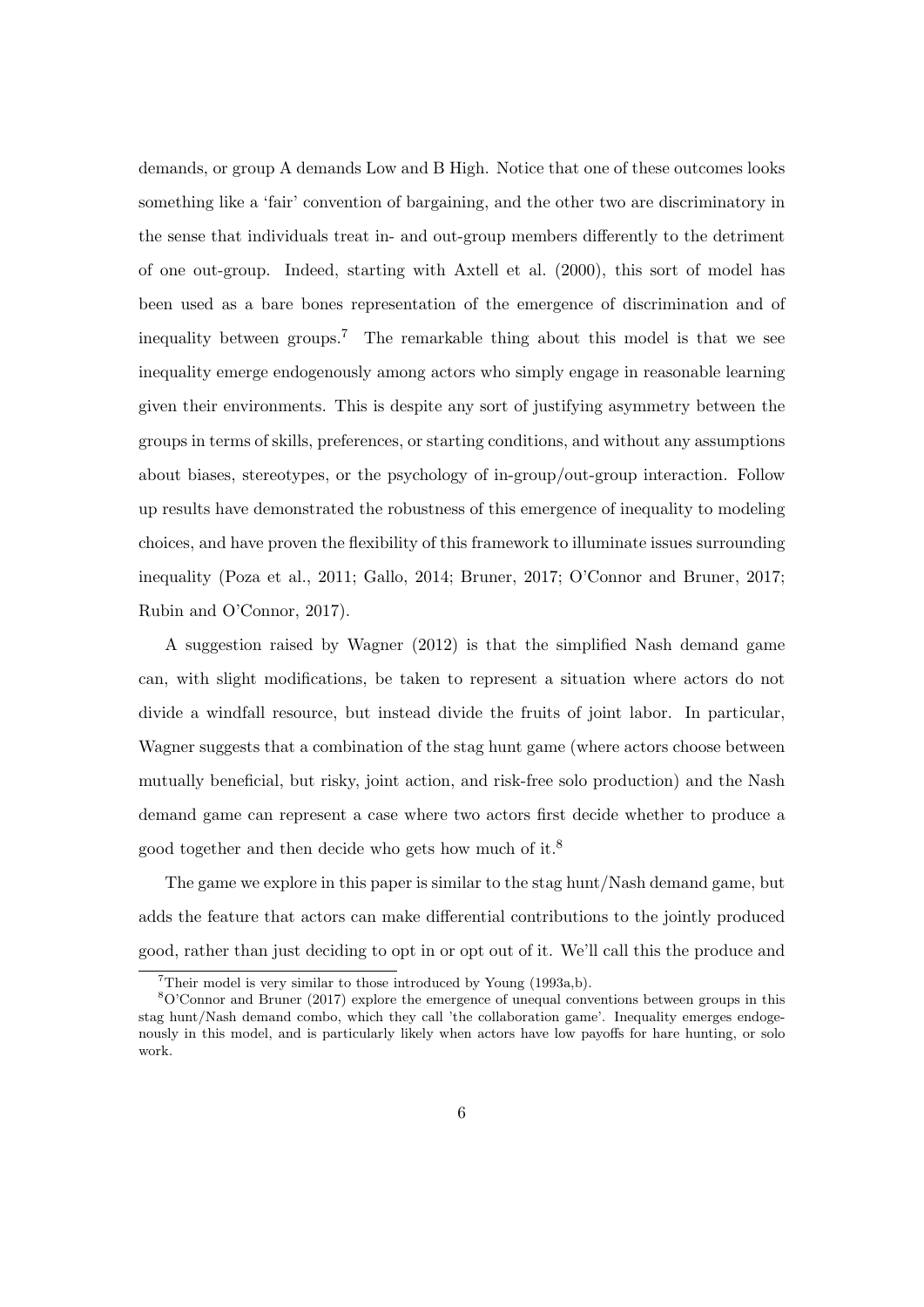partition game. We suppose that actors first play a Nash demand game to divide labor. We might think of the resource as representing free time, or time away from the joint product which can be used for personal gain. An aggressive demand, then, is a demand for a small amount of labor, while an accommodating demand represents a willingness to make a large contribution to the good produced. If actors reach the disagreement point in this part of the game, their project fails. They did not jointly contribute enough time to succeed. This choice assumes that the good is either produced or not, rather than varying in benefit based on the level of contribution as in, for example, a public goods game. While this is a simplifying assumption, it also corresponds to many realistic scenarios. In an actual stag hunt, for example, you either get the stag or you do not. In many work collaborations, you either land the big client or you don't.<sup>9</sup> This said, one natural extension to the work we present here is to models where greater levels of contribution correspond to a more valuable good.

If actors do enough labor to produce a good, they then have to decide how to divvy it out. This is done via a second round of the Nash demand game where the demands are now for an amount of the resource produced. Payoffs for the entire interaction then represent a combination of preferences for less work/external work in stage one and more reward in stage two.<sup>10</sup> Notice that even actors who do not produce a good get some payoff, from lazing around in stage one, or else from using their extra time to produce solo payoffs.

To be concrete, assume there are three levels of contribution in the first stage: Shirk, Work, and Toil. These represent small, medium, and large effort levels, respectively. Because actors are dividing labor, shirk is the aggressive demand, and generates a payoff

<sup>9</sup>For other cases, there are levels of contribution below which essentially no payoff is generated and above which extra effort produces small differences. In building a house, the amount of effort which makes it livable creates a large payoff, and extra effort to improve the dwelling will generate smaller surpluses. A model like the one just described is a decent match to such scenarios.

 $10$ To our knowledge, this kind of two-part bargaining game has never appeared in the literature before as a model for equity (evolutionary or otherwise). The closest replication might be Kazemi et al. (2017) in which participants produced a public good which could be divided unevenly. This split was determined unilaterally by a predetermined leader, however, and not via a bargaining game.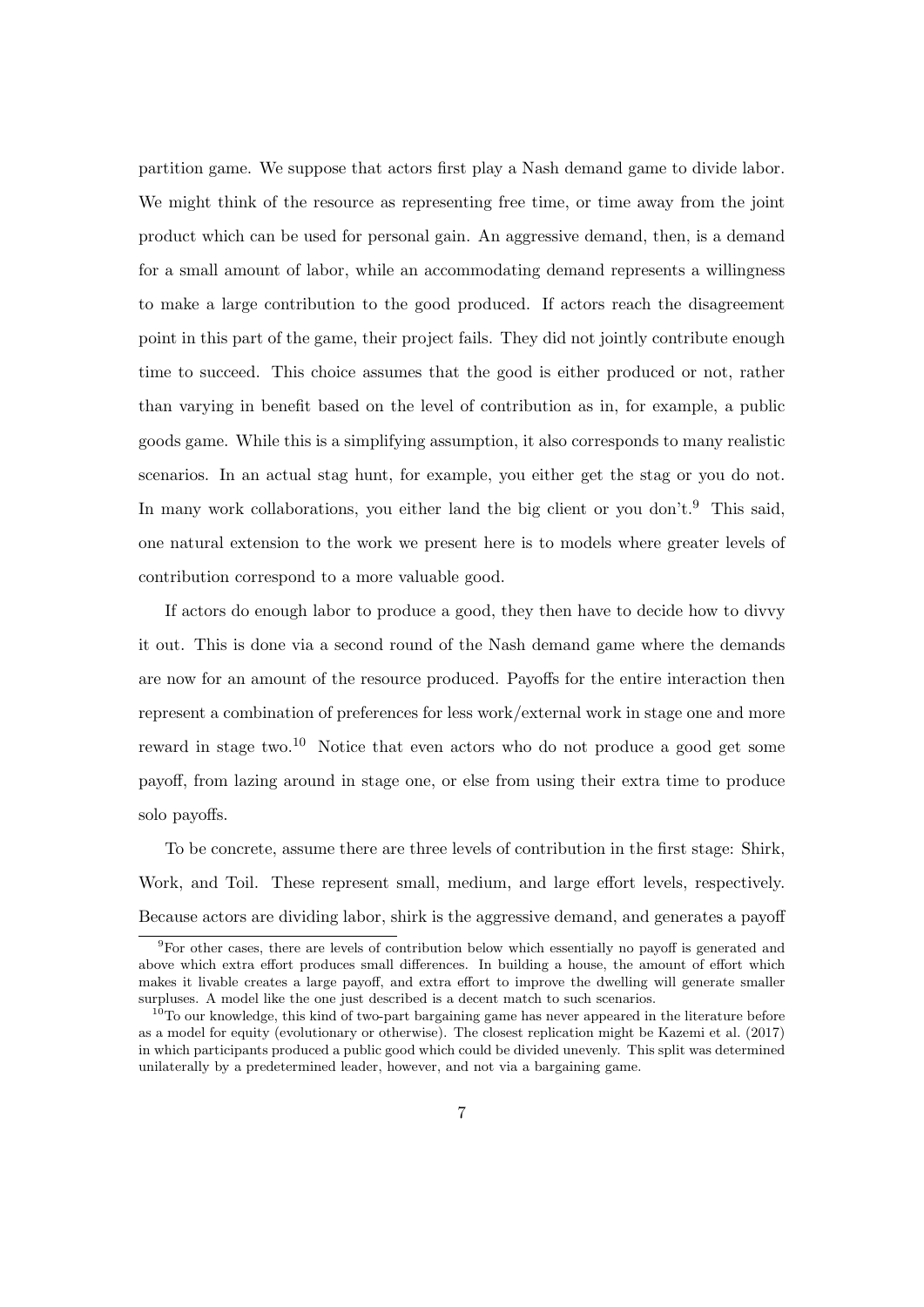of 6. Work and Toil contributions generate payoffs of 5, and 4, respectively. The players fail to complete the project if both players shirk, or if one shirks and the other works. Otherwise they invest enough for the joint project to reach completion—generating a resource of value 10. At this point, they each make a Low, Medium, or High demand (for 4, 5, or 6) of this resource. If their demands sum to 10 or less, then the payoff for each player is the sum of their effort payoff and their demand. Otherwise, the agents cannot agree on how the resource should be split, and each walks away with only their effort payoff. Each player then has nine distinct (Contribution, Demand) strategies: (Shirk,L), (Shirk,M), (Shirk,H), (Work,L), (Work,M), (Work,H), (Toil,L), (Toil,M), and (Toil,H). Figure 2 gives the payoff table for two individuals playing produce and partition.

|          |          |          | Player 2 |          |         |         |         |         |         |         |
|----------|----------|----------|----------|----------|---------|---------|---------|---------|---------|---------|
|          |          | Shirk, L | Shirk, M | Shirk, H | Work, L | Work, M | Work, H | Toil, L | Toil, M | Toil, H |
|          | Shirk, L | 6, 6     | 6, 6     | 6, 6     | 6, 5    | 6, 5    | 6, 5    | 10, 8   | 10, 9   | 10, 10  |
|          | Shirk, M | 6, 6     | 6, 6     | 6, 6     | 6, 5    | 6, 5    | 6, 5    | 11, 8   | 11, 9   | 6, 4    |
|          | Shirk, H | 6, 6     | 6, 6     | 6, 6     | 6, 5    | 6, 5    | 6, 5    | 12, 8   | 6, 4    | 6, 4    |
|          | Work, L  | 5.6      | 5, 6     | 5, 6     | 9.9     | 9.10    | 9, 11   | 9, 8    | 9.9     | 9, 10   |
| Player 1 | Work, M  | 5, 6     | 5, 6     | 5, 6     | 10, 9   | 10, 10  | 5, 5    | 10, 8   | 10, 9   | 5, 4    |
|          | Work, H  | 5, 6     | 5, 6     | 5, 6     | 11, 9   | 5, 5    | 5, 5    | 11, 8   | 5, 4    | 5, 4    |
|          | Toil, L  | 8, 10    | 8, 11    | 8, 12    | 8,9     | 8, 10   | 8, 11   | 8,8     | 8.9     | 8, 10   |
|          | Toil, M  | 9, 10    | 9, 11    | 4, 6     | 9.9     | 9, 10   | 4.5     | 9, 8    | 9.9     | 4, 4    |
|          | Toil, H  | 10, 10   | 4, 6     | 4, 6     | 10, 9   | 4, 5    | 4, 5    | 10, 8   | 4, 4    | 4, 4    |

Figure 2: Payoff table for produce and partition.

In the basic Nash demand game, the equilibria are the strategy profiles where players divide the resource without waste. Given that produce and partition is akin to two Nash demand games strung together, one might expect its Nash equilibria to be the strategy sets where the two resources (effort and reward) are divided efficiently. This intuition turns out to be correct in many cases. The structure of the game is such that given another player's work contribution, the best response usually involves doing just enough work to complete the project (e.g., choosing Shirk when the other player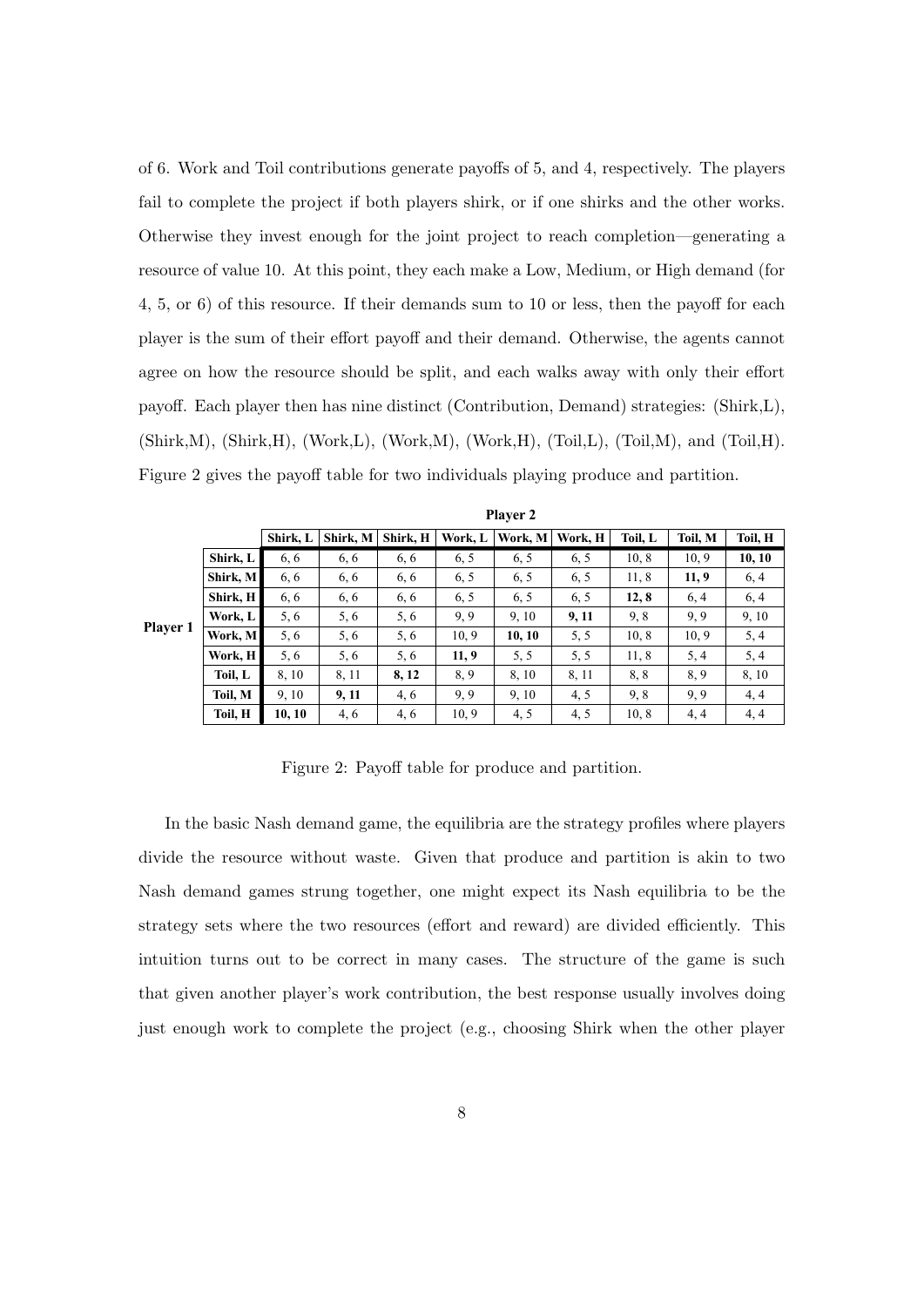chooses Toil).<sup>11</sup> And once a project is completed, a player does best to match their expectations for compensation to the demand of their partner. The Nash equilibria for produce and partition are then the strategy pairs which waste neither effort nor any of the produced good:  $(\text{Shirk},M)/(\text{Toi},M)$ ,  $(\text{Shirk},L)/(\text{Toi},H)$ ,  $(\text{Shirk},H)/(\text{Toi},L)$ ,  $(Work, L)/(Work, H)$ , and  $(Work, M)/(Work, M)$ , and all the flipped versions of these.  $(I.e., both (Shirk,M)/(Toil,M) and (Toil,M)/(Shirk,M) are equilibria. In the first, player$ 1 gets a preferable outcome, and in the second player 2 does. From an equity standpoint, they are equivalent.) The payoffs for these equilibria are bolded in figure 2.

As we will see, these equilibria will be the endpoints of our evolutionary models, meaning that they represent the possible, stable social arrangements between social groups. We can take these as representations of social conventions—stable patterns of behavior which might have been otherwise, but which each actor will prefer to adhere to given that the rest of the group does.<sup>12</sup> Axtell et al.  $(2000)$  refer to such patterns of behavior in similar models as norms, though typical accounts of norms require actors to believe that a pattern of behavior ought to be followed. This sort of belief is not captured in these simple models.

Before moving on, we would like to pull out in more detail the characters of these various possible conventions. In the first three types of equilibria, ((Shirk,M)/(Toil,M),  $(\text{Shirk},L)/(\text{Toil},H)$ , and  $(\text{Shirk},H)/(\text{Toil},L)$ , one group is systematically bearing more of the work. In the middle three  $((Shirk, L)/(Toil, H), (Shirk, H)/(Toil, L),$  and  $(Work, L)/(Work, H)),$ one group is consistently taking home more of the spoils. These unequal partitions of labor and rewards might be tolerable if they are at least equitable, however. Most academics, for instance, would agree that if one co-author does more work than the other, then he deserves the more prestigious author position. This scenario might be captured

 $11$ An exception to this occurs when a player expects such a low payoff from later bargaining that they do better to just slack off in round one and never complete the project at all. We will return to this possibility later.

<sup>&</sup>lt;sup>12</sup>For more on the use of games to represent conventions, see Lewis (1969). See O'Connor (2017b) for more on using bargaining games to illustrate inequitable and unequal conventions in particular.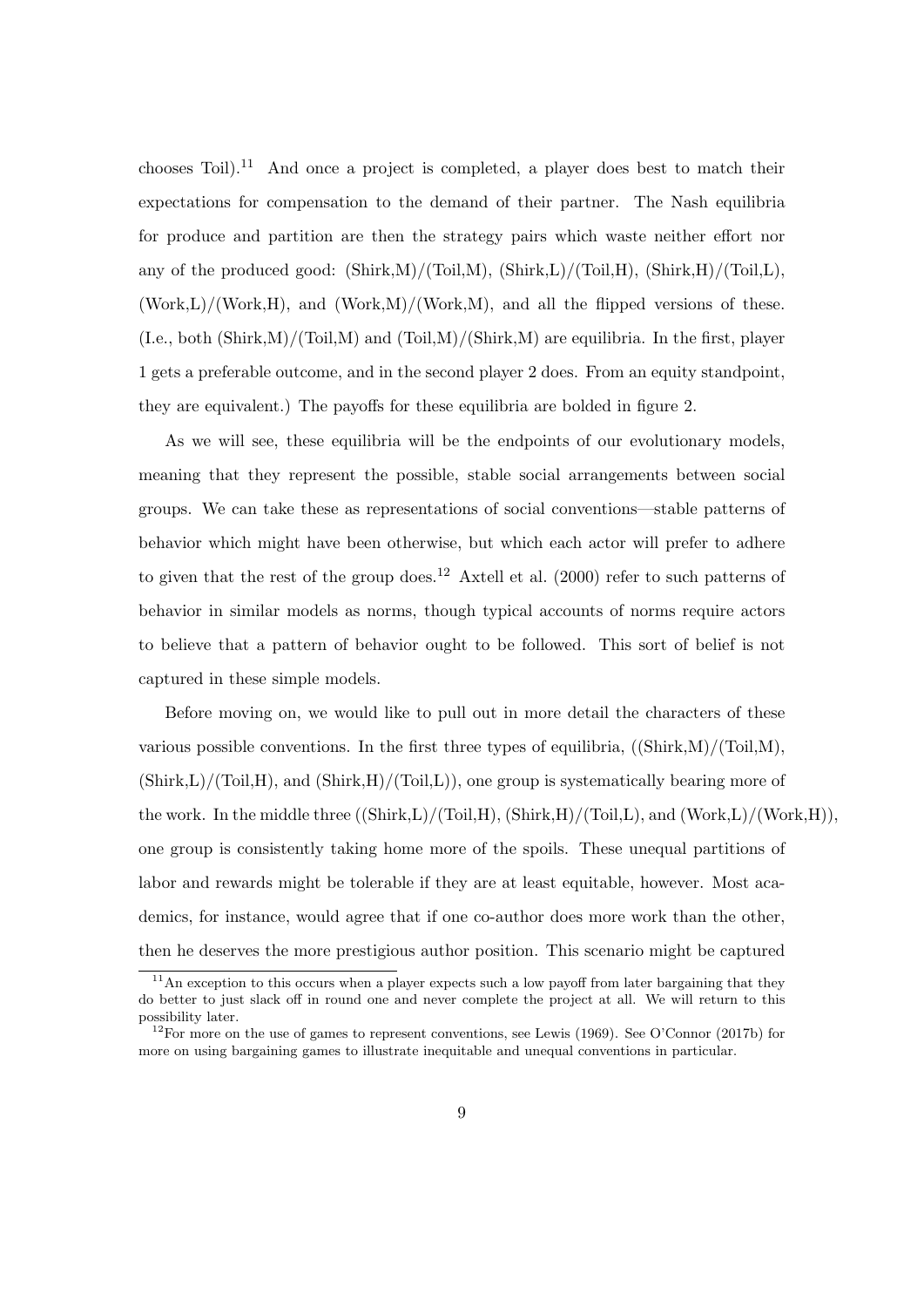by equilibrium  $(\text{Shirk},L)/(\text{Toil},H)$ , where one group consistently invests and reaps less and the other invests and reaps more. While such an equilibrium is unequal in the sense that one group earns less, it is at least equitable. This and the  $(Work,M)/(Work,M)$  equilibrium are actually the only equitable outcomes. The equilibrium  $(Work, L)/(Work, H)$ , for instance, resembles the plight of women described in the introduction: equal work reaps unequal reward. Anyone who has participated in a group project at school is familiar with  $(Shirk,M)/(Toi,M)$ : industrious students put forth more effort than lazy ones, but all group members receive the same grade. Finally,  $(\text{Shift}, H)/(\text{Tail}, L)$  is the most inequitable of these conventions, with one party working hard to receive little pay and the other barely working to obtain a fortune. One might imagine this is the relation some CEO's have with their employees.

So we see that this game has equilibria that are inequitable in two different ways actors work equally hard to different rewards, or actors make different contributions to equal rewards (or even to unequal rewards that do not correspond to their levels of contribution). Now we ask: do these equilibria emerge endogenously between social groups under circumstances of learning or cultural evolution? And: in such scenarios, how likely is it that we see inequity emerge?

# 3 The Emergence of Inequity

In the models we focus on now, as mentioned above, populations are divided into two groups that are identical modulo some arbitrary marker. We assume that actors can play produce and partition with all members of the population, and that they condition their strategies on the marker of their opponent. In other words, they choose a (Contribution, Demand) combination based on what sort of individual they interact with. The stable group level equilibria of this model will involve three conventions: one for interaction within group A, one for interaction within group B, and one for interaction between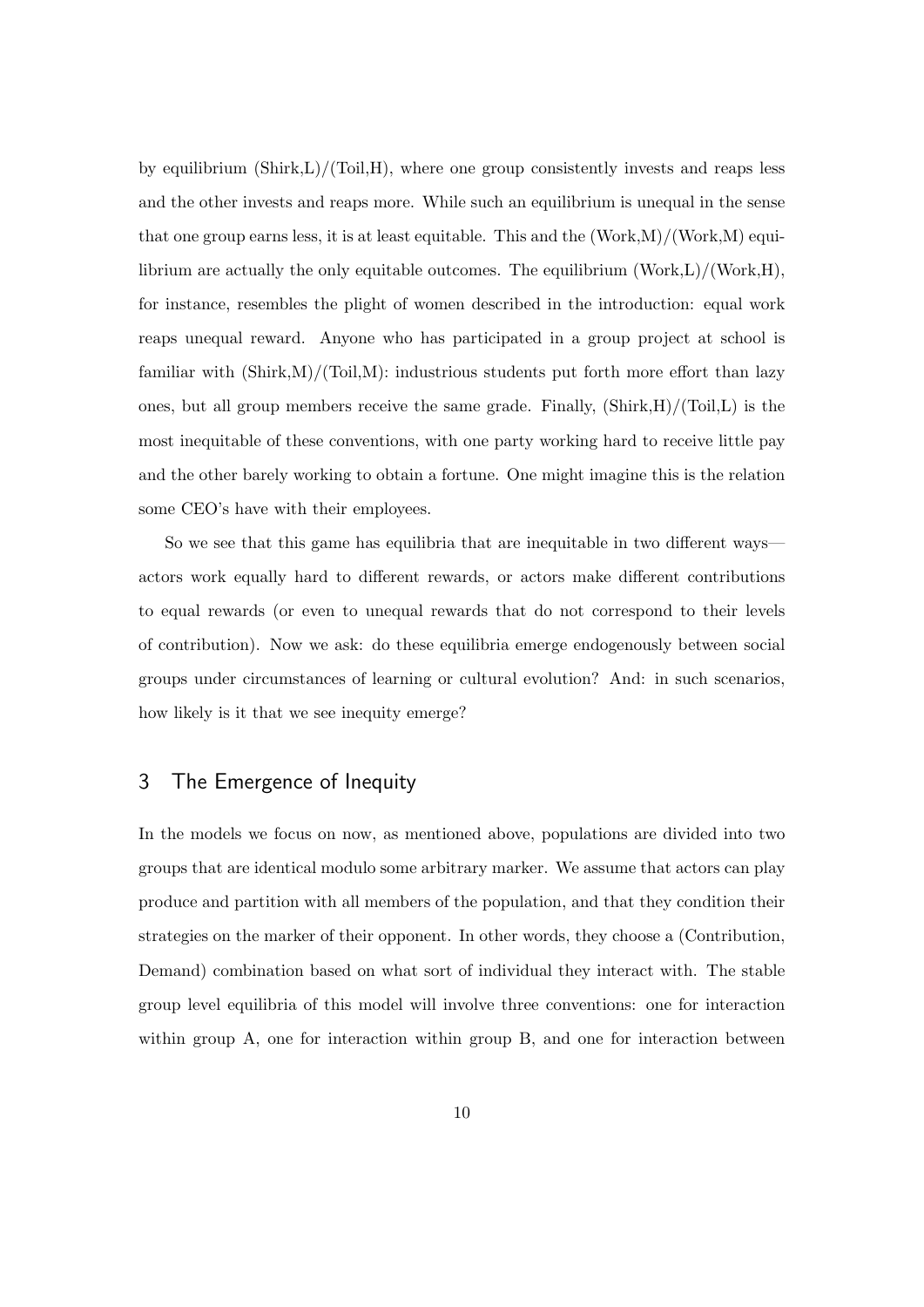the two groups. Since we are interested in the emergence of inequitable conventions between those in different social categories, we will focus here on the between-group equilibria. These are exactly those equilibria described in the last section, but extended to an entire group. In this model,  $(\text{Shirk},H)/(\text{Toil},L)$  would correspond to a scenario where, for example, whenever women and men form a household women contribute more labor than men, and reap less reward. This tells us that, at the very least, the sorts of inequitable patterns described in the introduction are plausible, stable social conventions.

While the Nash equilibrium solution concept is one of the hallmarks of classical game theory, it is deficient in that is does not specify how these equilibria are reached. In addition, while some games like the ubiquitous prisoner's dilemma have exactly one Nash equilibrium, others may have several. Ours, in fact, has nine (of five different types). Even if we observe that the populations will always converge to the set of Nash equilibria under some dynamic, this says nothing about which of these outcomes are more or less likely to be realized.

In order to develop a model for the emergence of equity/inequity, then, we look to evolutionary game theory. This branch of modeling was originally developed to capture the evolution of competitive behavior in animals (Maynard-Smith and Price, 1973), but it has since found applications in the social sciences to study cultural evolution in humans. Agents in these models play a game repeatedly and update their strategy over time based on past success. This gives us a compelling story for how agents might actually move towards equilibria and gives the equilibrium selection problem some tractability. We will use this methodology to estimate which of our equilibria are likely to be reached.

Imagine our two populations locked in repeated play of produce and partition. Since, as mentioned, we focus on between-group interactions, suppose that during every round, each agent from the first population is randomly paired with an agent from the second to play the game once. For those familiar with evolutionary game theory, this is a standard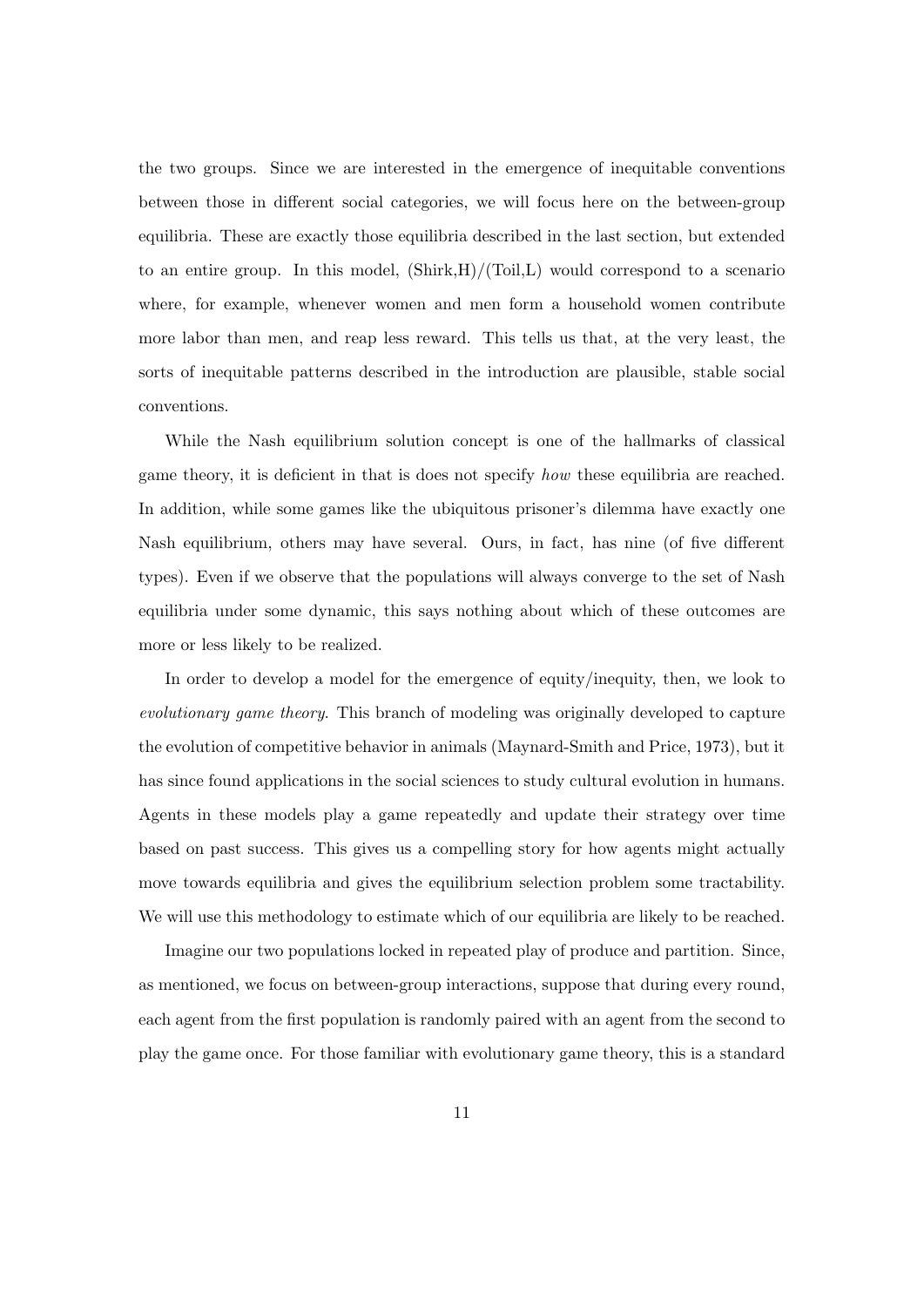two-population model. After each round, players in population 1 look around to see how the rest of the agents in their group did. Players who did worse than average will imitate the strategies of players who performed well in the previous round. This imitation is done in proportion to relative success, i.e., players who perform well below average are more likely to abandon their strategy and players who perform well above average are more likely to be copied. Players use their new strategies in the next round, and the process repeats. These are the fundamental updating rules for the discrete time replicator dynamics, the most common evolutionary dynamics employed in evolutionary game theory. Strategies that perform above average proliferate, while those that underachieve are gradually abandoned. While this is almost certainly an oversimplification of how strategy updating actually occurs in human groups, the replicator dynamics provide a plausible and computationally simple learning rule that represents some realistic aspects of human cultural change.<sup>13</sup>

One important quality of the replicator dynamics is that they are deterministic. This essentially means that there is no randomness to the dynamics. One can repeatedly start the populations in strategy distribution state  $p$  and the replicator dynamics will always carry the system to the same Nash equilibrium.<sup>14</sup> One method of estimating the frequency with which each equilibrium is realized, then, is to initialize our two populations repeatedly with random proportions of strategies.<sup>15</sup> Recording the end point at which the players arrive each time gives us an estimate of the basins of attraction for each equilibrium: the probability that players will settle on this convention in the

 $13$ Weibull (1997) shows that the replicator dynamics can be used to model cultural change via differential imitation of successful group members. This is because they are the mean field dynamics of explicit imitation learning dynamics. Lancy (1996); Fiske (1999); Henrich and Gil-White (2001); Henrich and Henrich (2007); Richerson and Boyd (2008) provide evidence that this sort of imitation occurs in real human societies.

<sup>&</sup>lt;sup>14</sup>Unless the dynamics never settle at an equilibrium, but this type of outcome is beyond the purview of this paper.

<sup>&</sup>lt;sup>15</sup>For the purposes of this paper, strategies are initially chosen with uniform probability over the nine previously identified. There is nothing special about this choice, however, and there may in some cases be grounds to assume some other probability distribution over initial strategy selection. A future study might investigate the potential effects of outgroup bias on equity, for instance, by increasing the probability of demanding high initially.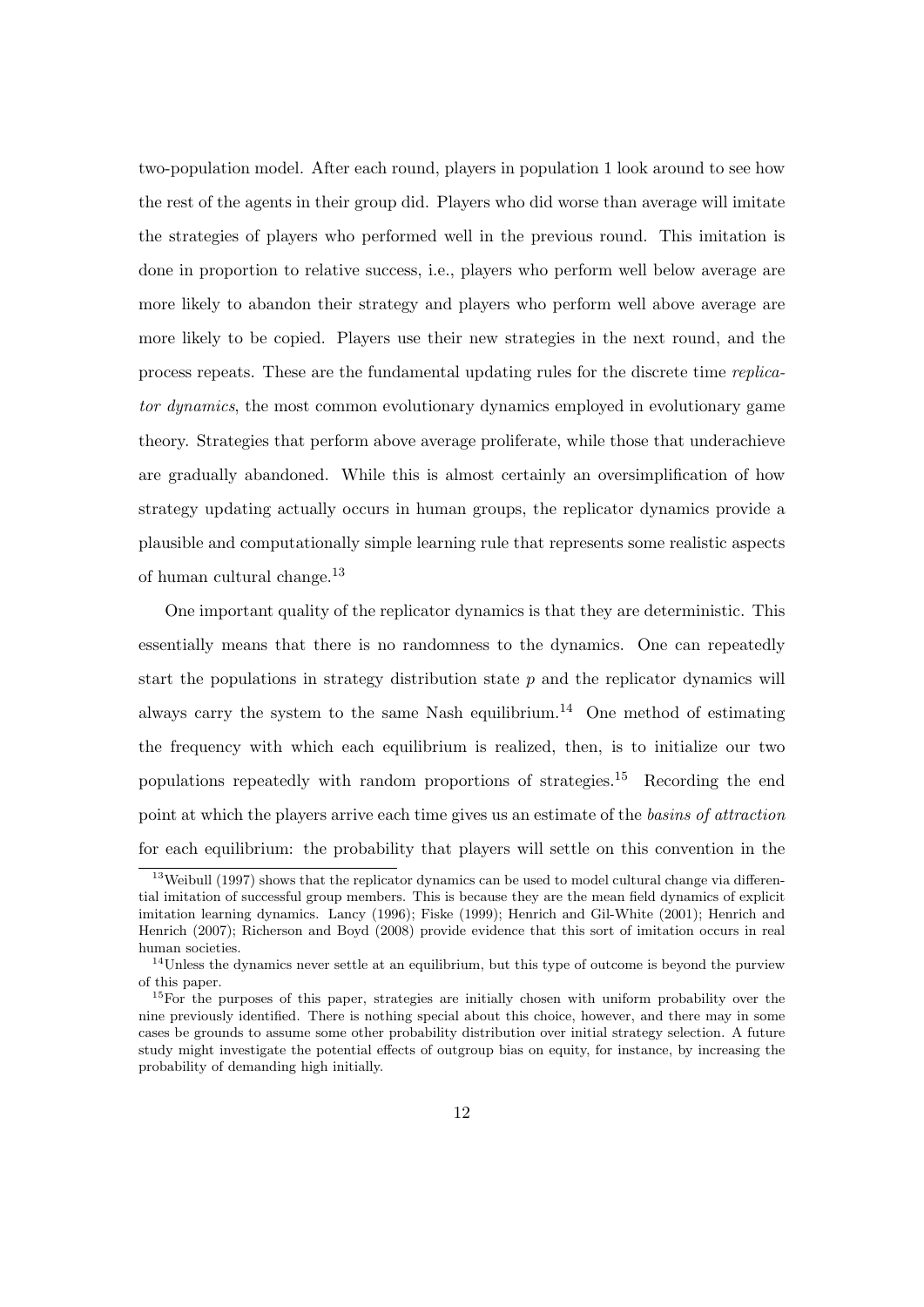| Equilibrium                   | Work,M/ | Work,L/ | Shirk,H/ | Shirk, M/ | Shirk, L/ |
|-------------------------------|---------|---------|----------|-----------|-----------|
|                               | Work,M  | Work, H | Toil,L   | Toil, M   | Toil,H    |
| <b>Basin of</b><br>attraction | 20.00%  | 16.64%  | 18.55%   | 33.43%    | 11.38%    |

Table 1: Basins of attraction for produce and partition

long run given random starting places. Since there are many (in fact infinite) potential strategy initializations, we simulate a random sample of  $10<sup>8</sup>$  strategy initializations and record the basins of attraction in table  $1<sup>16</sup>$  We collapse the nine possible equilibria into their five types.

Two major results can be gleamed from this table. Perhaps most immediately, the basin of attraction percentages sum to 100%, meaning that all simulations eventually approached one of the Nash equilibria. While not entirely unexpected, this result is important because it suggests that two social classes repeatedly given the opportunity to produce some shared joint good will almost always converge to some convention that allows them to do so. In the long run, one group will come to uniformly contribute a set amount and demand a set amount, as will the other group. Unilateral deviation from this arrangement will only lead to a lower payoff, so such conventions are generally hard to leave.<sup>17</sup>

The other notable result is the ubiquity of unequal and inequitable outcomes. As noted in section two,  $(\text{Work}, M)/(\text{Work}, M)$  is the only convention where all players put forth equal effort and reap equal rewards. The probability of arriving at this outcome is estimated at 20.00%, meaning that work and pay are not equally split in  $80.00\%$  of cases. What about equitability? Nash equilibria (Work,M)/(Work,M) and (Shirk,L)/(Toil,H) are the only perfectly equitable outcomes and have combined basins

<sup>&</sup>lt;sup>16</sup>All simulations were run in Eclipse, a Java based IDE. Code for this model is available online at https://github.com/llamajones24/Inequity-sims.

<sup>&</sup>lt;sup>17</sup>The Nash equilibria of the game in figure 2 are strict, meaning that an individual player who deviates from equilibrium is guaranteed a lower payoff (provided no other players deviate). This also makes each equilibrium an *evolutionarily stable strategy* profile and thus asymptotically stable under the replicator dynamics (Accinelli and Carrera, 2008). This means that states very near the Nash equilibria are drawn to them.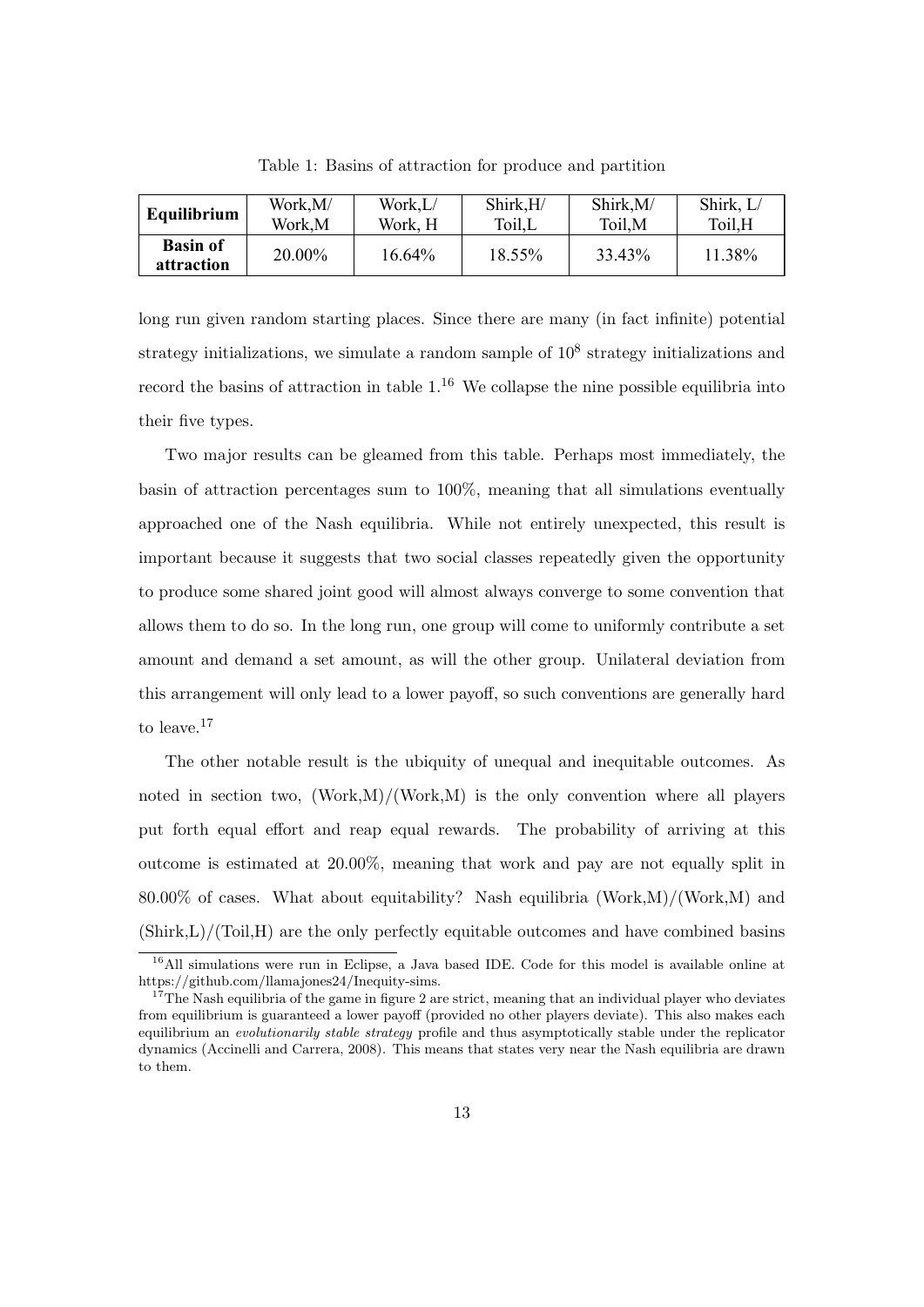of attraction of 31.38%. Inequitable outcomes, then, emerge in over two-thirds of all runs and can be further broken into somewhat inequitable outcomes (Work,L)/(Work,H) and  $(Shirk,M)/(Toi,M)$  occurring 50.07% of the time and the extremely inequitable outcome  $(Shirk,H)/(Toi, L)$  emerging in 18.55% of trials. Overall these results suggest that inequity is not only possible but is in fact quite likely to emerge endogenously between two social groups interacting over time.

The payoffs used in this game are not, of course, unique. Utilities may be tailored to the particular joint project. Depending on the payoffs, it may not be worthwhile for an individual to toil if they expect Low compensation. Our current payoff table does not fully capture this situation. Consider instead the payoffs in figure 3.

|          |          |          | <b>Player 2</b> |          |         |         |         |         |         |         |
|----------|----------|----------|-----------------|----------|---------|---------|---------|---------|---------|---------|
|          |          | Shirk, L | Shirk, M        | Shirk, H | Work, L | Work, M | Work, H | Toil, L | Toil, M | Toil, H |
|          | Shirk, L | 5, 5     | 5, 5            | 5, 5     | 5, 3    | 5, 3    | 5, 3    | 8, 4    | 8,6     | 8,8     |
|          | Shirk, M | 5, 5     | 5, 5            | 5, 5     | 5, 3    | 5, 3    | 5, 3    | 10, 4   | 10, 6   | 5, 1    |
|          | Shirk, H | 5, 5     | 5, 5            | 5, 5     | 5, 3    | 5, 3    | 5, 3    | 12, 4   | 5, 1    | 5, 1    |
|          | Work, L  | 3, 5     | 3, 5            | 3, 5     | 6, 6    | 6, 8    | 6, 10   | 6, 4    | 6,6     | 6, 8    |
| Player 1 | Work, M  | 3, 5     | 3, 5            | 3, 5     | 8,6     | 8,8     | 3, 3    | 8, 4    | 8.6     | 3, 1    |
|          | Work, H  | 3, 5     | 3, 5            | 3, 5     | 10, 6   | 3, 3    | 3, 3    | 10, 4   | 3, 1    | 3, 1    |
|          | Toil, L  | 4,8      | 4, 10           | 4, 12    | 4, 6    | 4,8     | 4, 10   | 4, 4    | 4,6     | 4, 8    |
|          | Toil, M  | 6, 8     | 6, 10           | 1, 5     | 6, 6    | 6, 8    | 1, 3    | 6, 4    | 6, 6    | 1, 1    |
|          | Toil, H  | 8,8      | 1, 5            | 1, 5     | 8,6     | 1, 3    | 1, 3    | 8, 4    | 1, 1    | 1, 1    |

Figure 3: Produce and partition with modified payoffs

In this new payoff table, payoffs for contributions are 5, 3, and 1 for Shirk, Work, and Toil investments, respectively. Similarly, 3, 5 and 7 are the available demands for resource produced. While this game retains most of the Nash equilibria from the first edition, it loses  $(Shirk, H)/(Toi, L)$ , since  $(Toi, L)$  is a dominated strategy. (One can always earn higher by playing  $(Shirk, H)$ .) A new equilibrium arises at  $(Shirk, H)/(Shirk, H)$ , where agents from both populations invest very little into the project, which is never completed.<sup>18</sup> Given that  $(\text{Shirk},H)/(\text{Toil},L)$  was the most inequitable outcome and is

<sup>&</sup>lt;sup>18</sup>While (Shirk,H)/(Shirk,H) is a pure Nash equilibrium, it is not a strict one, meaning that each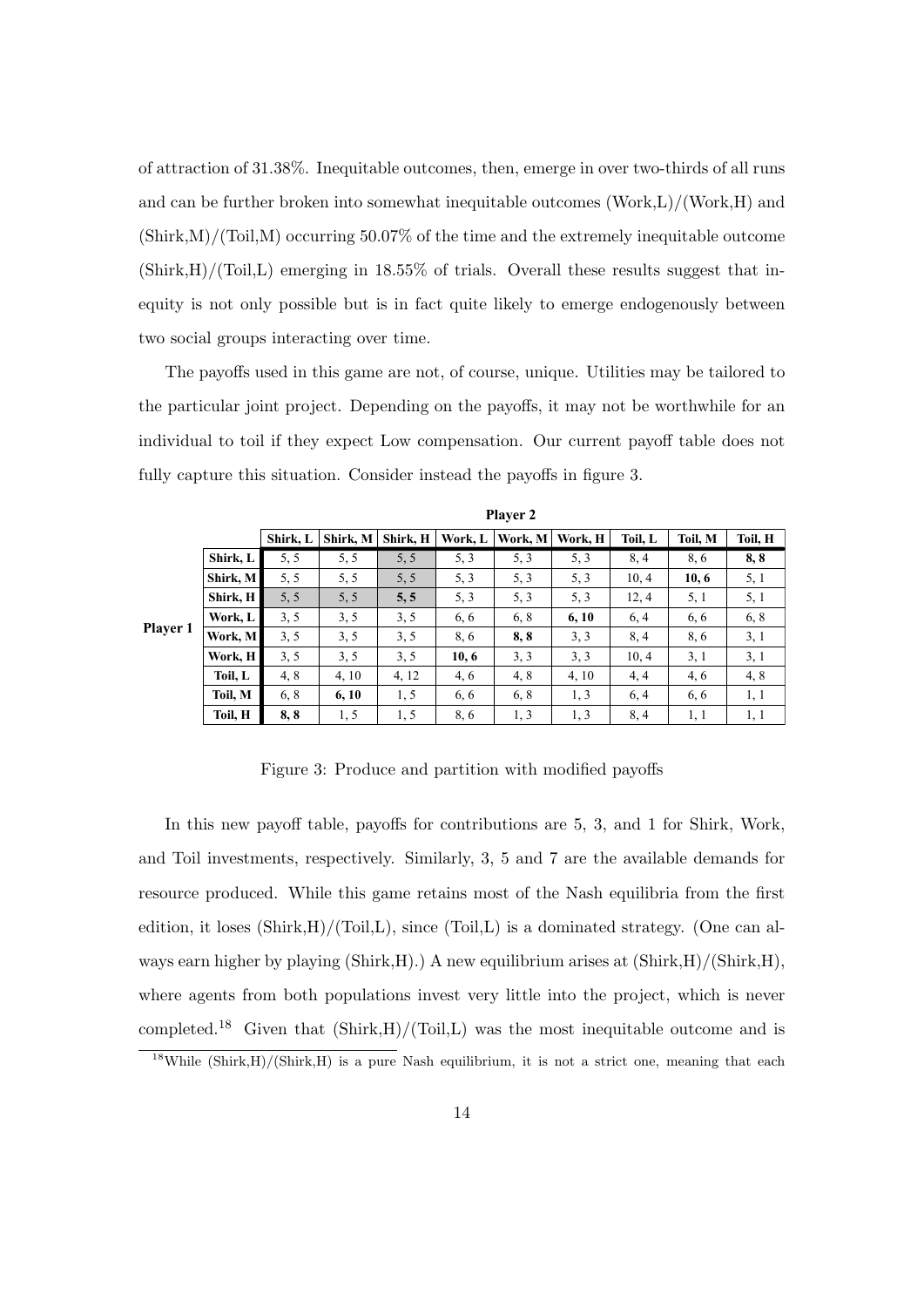| Equilibrium $ $               | Work,M/  | Work,L/ | Predominantly     | Shirk, M/ | Shirk, L/ |
|-------------------------------|----------|---------|-------------------|-----------|-----------|
|                               | Work,M   | Work. H | Shirk, H/Shirk, H | Toil,M    | Toil,H    |
| <b>Basin of</b><br>attraction | $9.05\%$ | 4.42%   | 11.89%            | 52.17%    | 22.47%    |

Table 2: Basins of attraction for produce and partition with modified payoffs

no longer a Nash equilibrium, one might expect the basins of attraction for inequitability to shrink and equitability to become more likely. Inspection of table 2 reveals that this is partially true. While the basin of attraction for inequitable outcomes has indeed decreased from 68.62% to 56.59%, the roughly 12% difference has been funnelled not into the basin of attraction for equitability but instead into the non-cooperative  $(Shirk, H)/(Shirk, H)$  equilibrium's basin. The probability of ending up at an equitable outcome remains at just above 31%. Despite modifications to the payoffs and the removal of the least equitable solution, inequitability persists more often than not.

One might wonder whether there exist payoffs which consistently lead the populations to an equitable equilibrium. While a complete sweep of the payoff space would be impractical, we do simulate a variety of payoffs to test the robustness of our findings under the replicator dynamics. In particular, we vary the worth of the produced good relative to the cost of effort. As the value of the joint product increases (with fixed effort costs), the basin of attraction for equity increases and the basin for inequity decreases. The change is small, however, and inequity remains the more likely outcome.<sup>19</sup> Unsurprisingly, less valuable joint goods typically lead to equilibria in which all players shirk, preferring to slack off rather than produce something. We also investigate whether the particular choices for partition demands might affect our results. We find that more disparate high and low demands lead to slightly higher basins of attraction for equity.

actor can change strategies and get an equal payoff to their expected one. As a result, the system seldom converges to two populations of (Shirk,H) players but rather results in two populations made up predominantly of (Shirk,H) players with a scattering of (Shirk,L) and (Shirk,M) players. This is sustainable because contributing Low, paired with any demand, is a best response to (Shirk,H). The project is never completed and bargained over, so these strategies all earn the same payoff.

 $19$ Even when the joint good produced is extremely valuable (worth 400), the basin of attraction for equity is only 44%.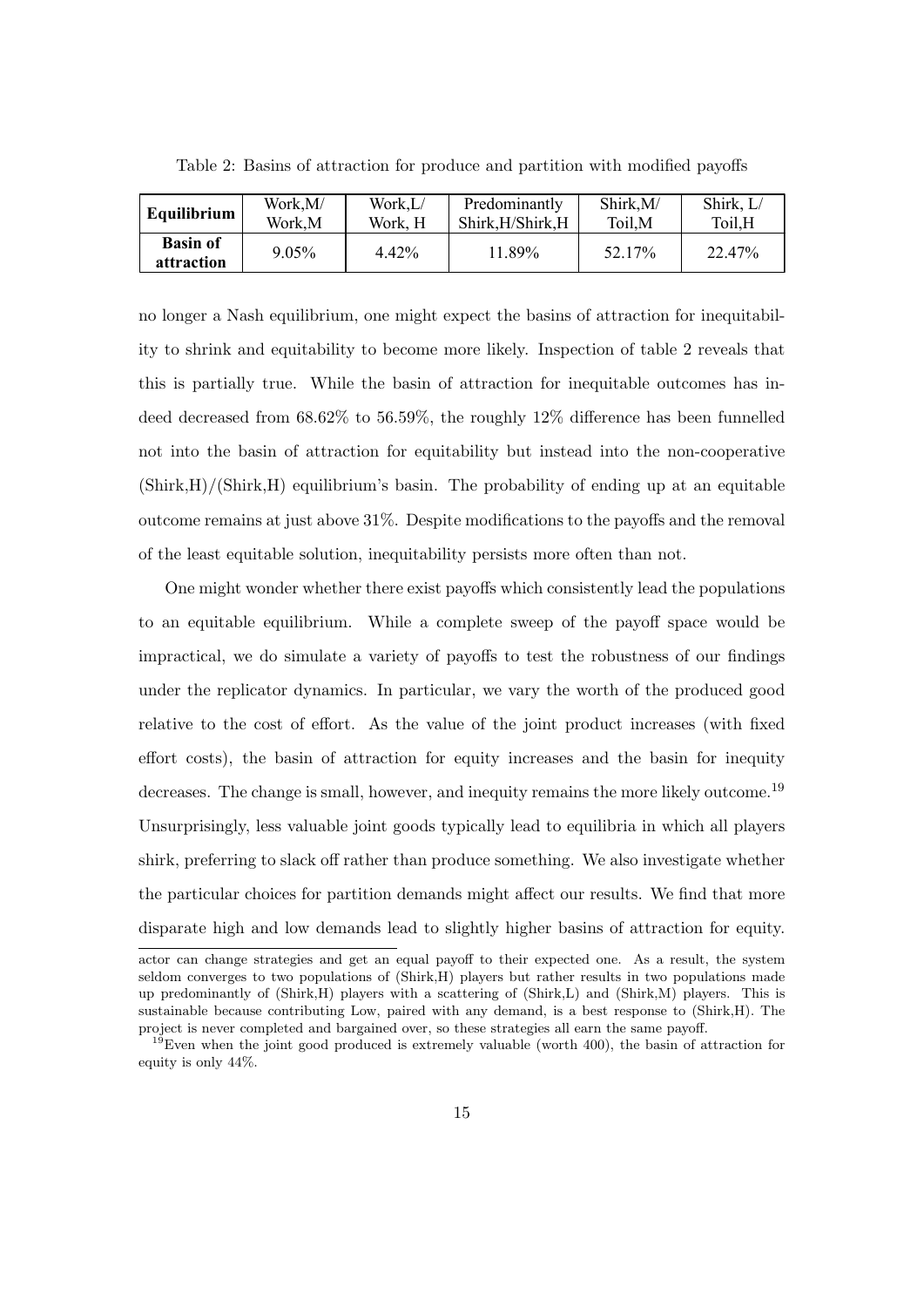For instance, when the available demands are 10%, 50% and 90% of the joint good, the basin of attraction for equity is  $40\%$ . In contrast, when possible demands are  $45\%$ , 50%, and 55% of the good, the probability of arriving at an equitable outcome is 28%. This is in part because certain inequitable strategy pairs (e.g. Shirk,H/Toil,L) are not Nash equilibria when partition demands are disparate, precluding them as realizable conventions.<sup>20</sup> We again find that the impact of varying these payoffs is minor. In all of these simulations, the basin of attraction for equity never surpasses 44%. Thus, we have reason to suspect that inequitable conventions are probable outcomes for a large range of payoffs.

### 4 Inequity and Conditioned Demands

In the previous section we assumed that players select both their contribution level and demand before ever encountering their opponent. Actors make the same demand regardless of what their opponent contributes. In many cases, however, actors in real life choose demands for compensation based in part on an interactive partner's contribution. Imagine that two college roommates Amy and Brenda love throwing parties at their apartment. In addition, the apartment must be at a minimal level of cleanliness for any parties to be thrown. Both women refraining from cleaning will result in a filthy, uninhabitable apartment. If Amy spends the week scrubbing the house furiously while Brenda slacks off and plays video games, Amy may feel more deserving and might request that she get to use the apartment to party that weekend (a high demand). How might this sort of conditional demand framework affect the probability of reaching an equitable convention? Do actors resolve to reward those who work hard, conforming to our intuitions about equitability? Or is inequity robust across these models?

 $^{20}$ In addition, other authors note a similar pattern for evolution in the Nash demand game (O'Connor, 2017b). There are fewer states where populations move towards low demands when those demands are very low.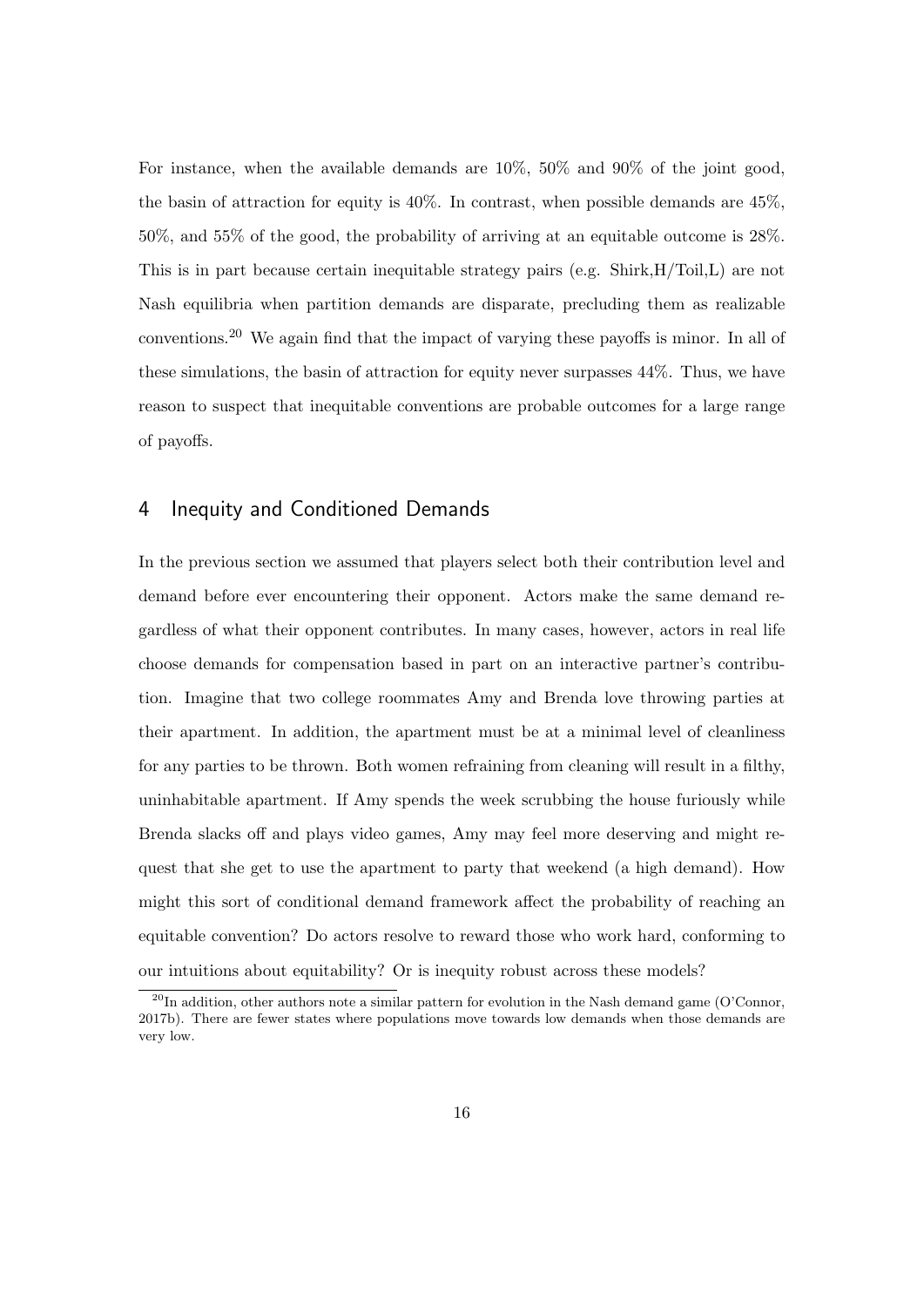| <b>Equilibrium</b>            | Work,M/ | Work,L/ | Shirk,H/ | Shirk, M/ | Shirk, L/ |
|-------------------------------|---------|---------|----------|-----------|-----------|
|                               | Work,M  | Work, H | Toil,L   | Toil, M   | Toil,H    |
| <b>Basin of</b><br>attraction | 31.44%  | 4.33%   | 5.83%    | 46.19%    | 2.97%     |

Table 3: Basins of attraction for conditional produce and partition

A major difference in this conditional strategy framework is that player strategies have four parts: (Contribution, Demand vs Shirking opponent, Demand vs Working opponent, Demand vs Toiling opponent). A player using strategy (Shirk, M, L, H) would Shirk, demand Medium if her opponent Shirks, demand Low if her opponent Works, and demand High if her opponent Toils. There are a total of  $3^4 = 81$  distinct strategies of this form, so we omit the payoff matrix here. Using the original contribution payoffs (6, 5, 4) and demands (4, 5, 6), one might expect that the increase in strategies will lead to an increase in Nash equilibria. While this is true, most of the equilibria are equivalent to one of the original five from section 3:  $(\text{Shirk},M)/(\text{Toi},M)$ ,  $(\text{Shirk},L)/(\text{Toi},H)$ ,  $(Shirk,H)/(Toi, L)$ ,  $(Work, L)/(Work, H)$ , and  $(Work, M)/(Work, M).<sup>21</sup>$ 

Inspecting the basins of attraction for the conditional produce and partition in table 3 yields two final results. The first is that inequitable outcomes still occur with high probability (56.35%). This phenomenon has manifested itself throughout all variations of produce and partition considered in this paper. The other result is that the Nash equilibria basins of attraction in table 3 only sum to about 91%. To illustrate what happens the other 9% of the time, imagine an employee and employer running a small business. Both must put forward some minimum amount of effort at work for the business to stay afloat. An employee who invests the minimum amount of effort for the business to succeed will walk home with their promised paycheck. An employee who goes above

<sup>&</sup>lt;sup>21</sup>Consider two strategies (Work, L, L, L) and (Work, H, L, H) composing population 1, while population 2 plays (Work, L, H, M) uniformly. Although the strategies (Work, L, L, L) and (Work, H, L, H) in population 1 are technically distinct based on their demands, observe that both strategies implement contribution level "work" and both of them only ever demand low, since their population 2 opponents uniformly contribute medium. This state looks like equilibrium (Work,L)/(Work,H), though it is composed of many technically distinct strategies.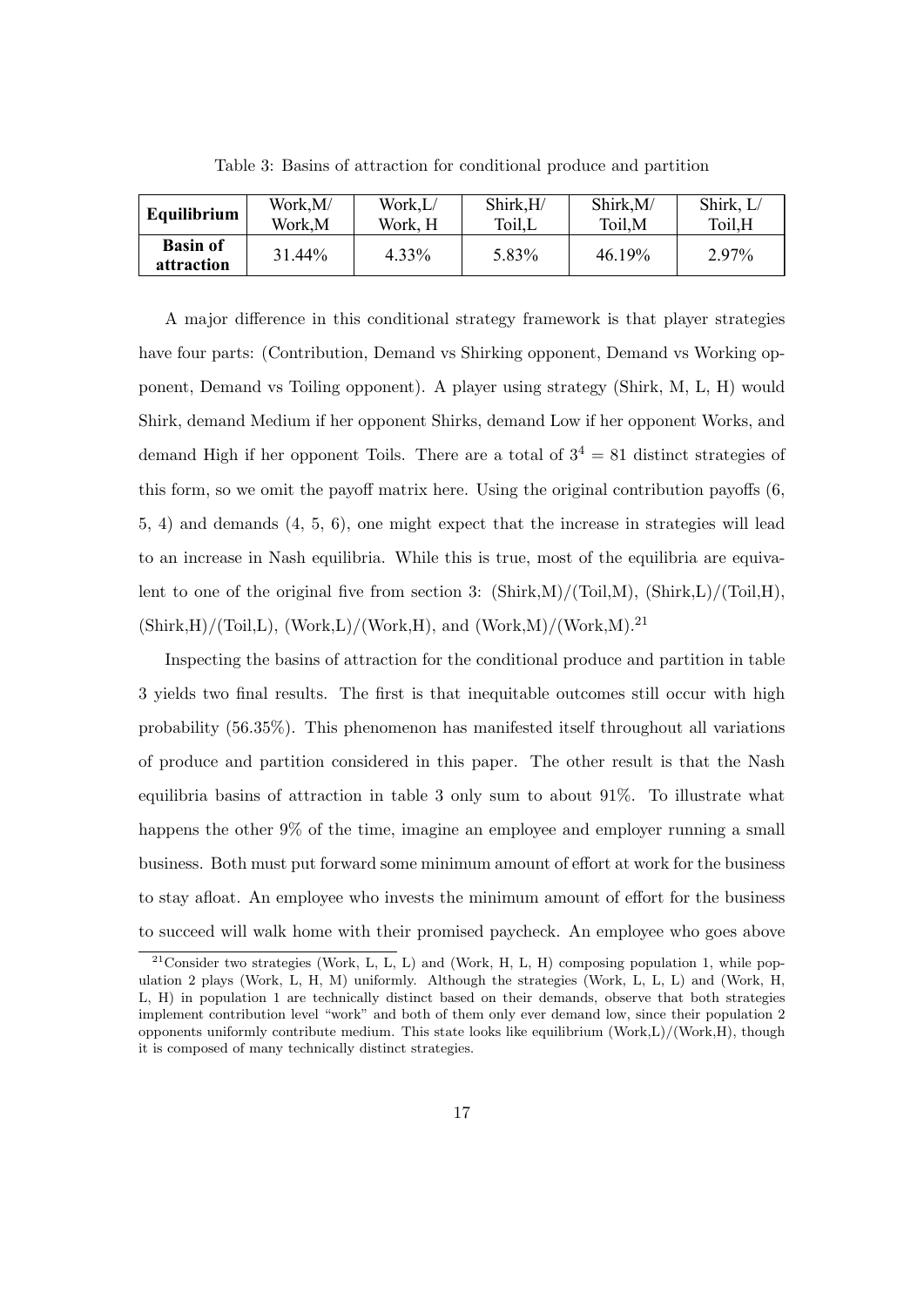and beyond to excel at her tasks may warrant a bonus from the employer who hopes to incentivize the employee's good work (and not lose the employee to another company).

This is the essence of what occurs in these 9% of runs. One population is split between two strategies: one investing smaller and demanding smaller, the other investing larger and demanding larger. The second population discerns these discrepancies in contribution and adjusts their demands for resources accordingly for each population 1 agent encountered. They always work, so that the good is produced, and then demand less resource from harder workers and more from slackers. While these cases are relatively rare, one might classify them as among the more equitable outcomes: greater effort is being rewarded with greater spoils.

#### 4.1 Agent Based Modeling and Robustness

To this point, we have explored only infinite population models where change is represented via the replicator dynamics. As we have pointed out, the replicator dynamics are often used successfully as a model of cultural imitation. But there are other aspects of human cultural change. We now briefly discuss results from a model that makes very different assumptions about population size and dynamics. Of course, no model that is simple enough to analyze will capture all the relevant ways that humans update their strategic behavior. Instead, our goal is to provide a robustness check on our results. We do this by altering a number of features of the model, but still maintaining the key elements meant to correspond to our target systems. If we see similar results emerge, we gain confidence that our results are not a relic of our modeling choices.

In particular, we simulate agent-based models with finite populations. The paradigm we use is adapted from one employed by Young (1993b) to study the evolution of bargaining between groups, and developed by Axtell et al. (2000) to explore the emergence of inequitable conventions. Since then, it has been used by several authors to explore the emergence of inequity and inequality (Gallo, 2014; O'Connor, 2017a; LaCroix and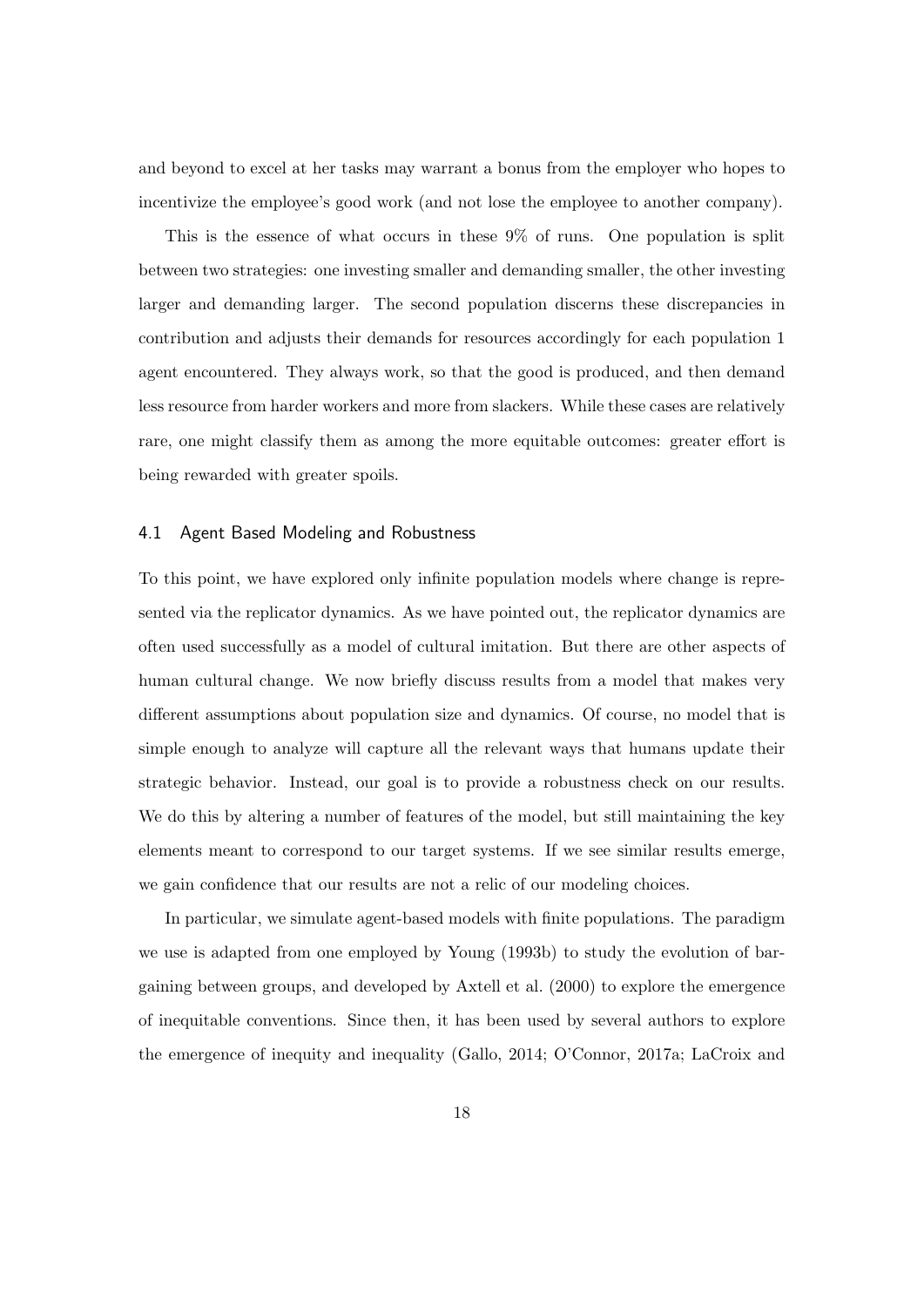O'Connor, 2018). Our version of this model assumes that each round one agent is chosen from each group to play the produce and partition game. Each agent has a finite string of memories of past play by opponents.<sup>22</sup> They use these memories to choose strategies. In particular, each agent chooses whatever strategy would yield the highest payoff on average if played against their memories, or best responds to their memories. This is a boundedly-rational response rule. Agents make calculations about what strategy will work best, on the assumption that their memories reflect the true distribution of opponent strategies. This is arguably more cognitively complex than simply imitating successful group members. But agents do not have infinite memories, and neither do they make complicated inferences about how their opponents might behave.<sup>23</sup>

Because our agents play a produce and partition game, we actually model them as having four strings of memories. The first corresponds to memories about past production strategies of opponents. The next three correspond to conditional memories about what partition demands opponents made after contributing some amount to production. Strategy choices are made by first calculating a best response for production.<sup>24</sup> Then, if agents contribute enough to produce the resource, they consult their conditional memories of how agents made partition demands based on their production contributions, and best respond.

This model has a few parameters. The first is group size, and the second memory length (we assume equal memory length for each of the four strings). The last parameters we can vary are the particular levels of contribution and demand in the two stages of the game. Simulations of these models end up at the same, stable equilibria that simulations of the replicator dynamics do. As with our previous models, we find that all five equilibria

 $22$ We start agents with no memories, and have them select their first memory randomly.

 $23$ This version of the learning rule is the one employed by Axtell et al. (2000), with the small variation that we start with no memories rather than random strings. Young (1993b), on the other hand, considers a group of agents who share recent memories and best respond to a random sample of these memories.

 $24$ In order to make this simple, we constrain payoffs so that it is always worthwhile for agents to produce the resource. This means that they do not have to take the partition stage into account in calculating best responses.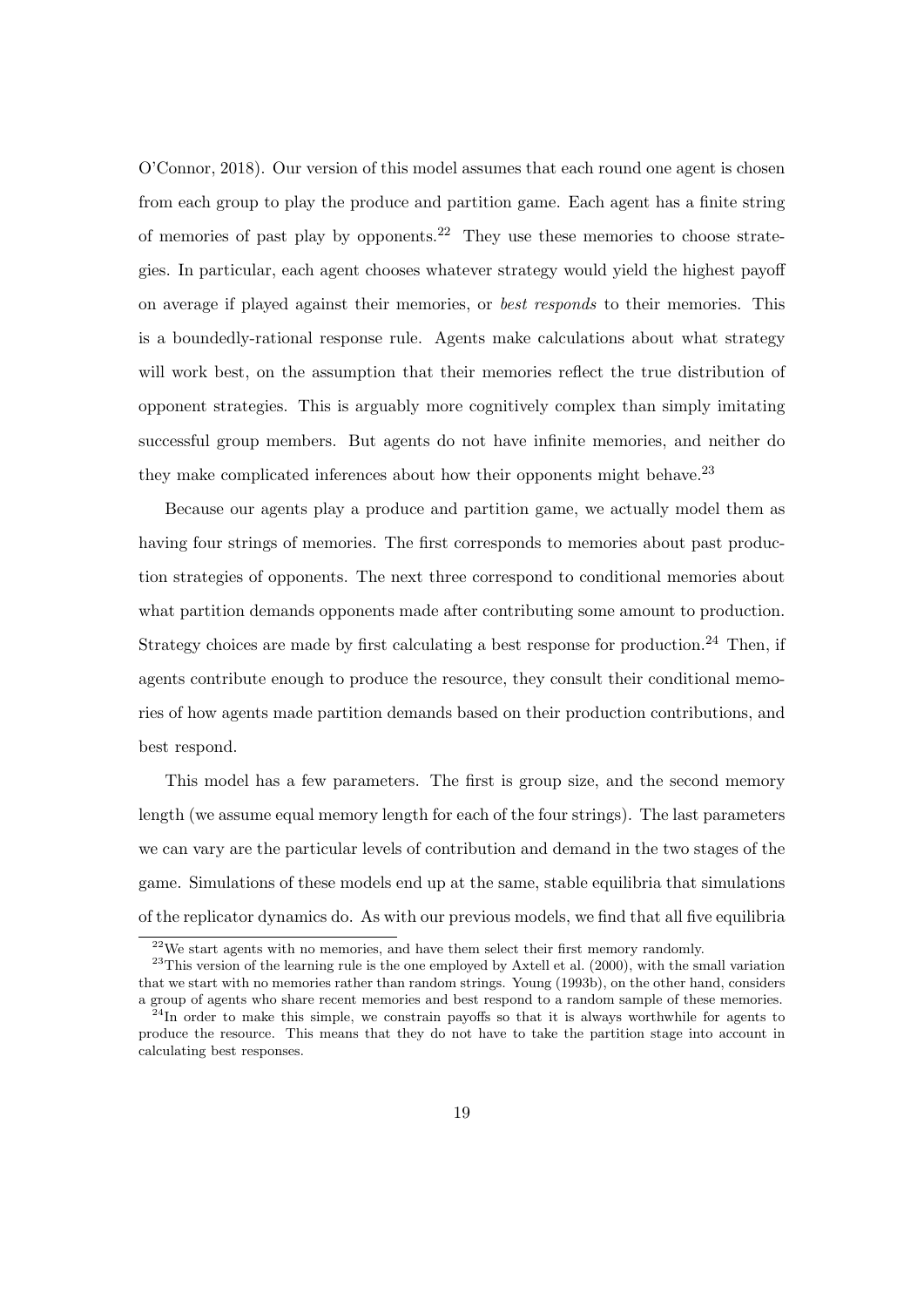| Equilibrium                   | Work,M/ | Work,L/ | Shirk,H/ | Shirk, M/ | Shirk, L/ |
|-------------------------------|---------|---------|----------|-----------|-----------|
|                               | Work,M  | Work, H | Toil,L   | Toil, M   | Toil,H    |
| <b>Basin of</b><br>attraction | 34.44%  | 22.87%  | 3.59%    | 22.02%    | 17.08%    |

Table 4: Outcomes for an agent based model of conditional produce and partition

arise with significant probability. To give an example, table 4 shows the likelihood of each equilibrium for a population of size 10, memory length 10, and both contribution payoffs and demands of 4, 5, and  $6^{25}$  Equitability emerges in 51% of simulations, and inequitable outcomes the rest of the time.

Varying the parameters influences the probability that each outcome emerges. In particular, increasing the size of the population makes the Work,M/Work,M outcome increasingly likely. Smaller populations are more likely to end up at inequitable, and unequal, outcomes. Making the Low and High demands of the partition game more disparate increases the likelihood of outcomes where actors partition fairly.<sup>26</sup> But, in general, across parameter values, we again find that the probability of inequity emerging in this model is always high, even though actors condition demands on the production inputs of their partners.

## 5 Conclusion

One might wonder at this point: given the robustness with which inequitable conventions of various sorts emerge in these simple models, how do we explain the prevalence of equity norms? Remember that the models we have considered always involve a population divided into two groups or social categories. Things turn out differently in a group without these sorts of divisions.<sup>27</sup> If we consider a single population, the symmetric,

<sup>&</sup>lt;sup>25</sup>Code for this model is available online at https://github.com/cailinmeister/inequityinequality. We ran simulations for population sizes 4-50, and memory length 10-15 to check robustness.

 $26$ We did not make the demands more disparate for the production game to avoid cases where actors were not always incentivized to produce, as noted.

 $^{27}$ By this we simply mean a one population model.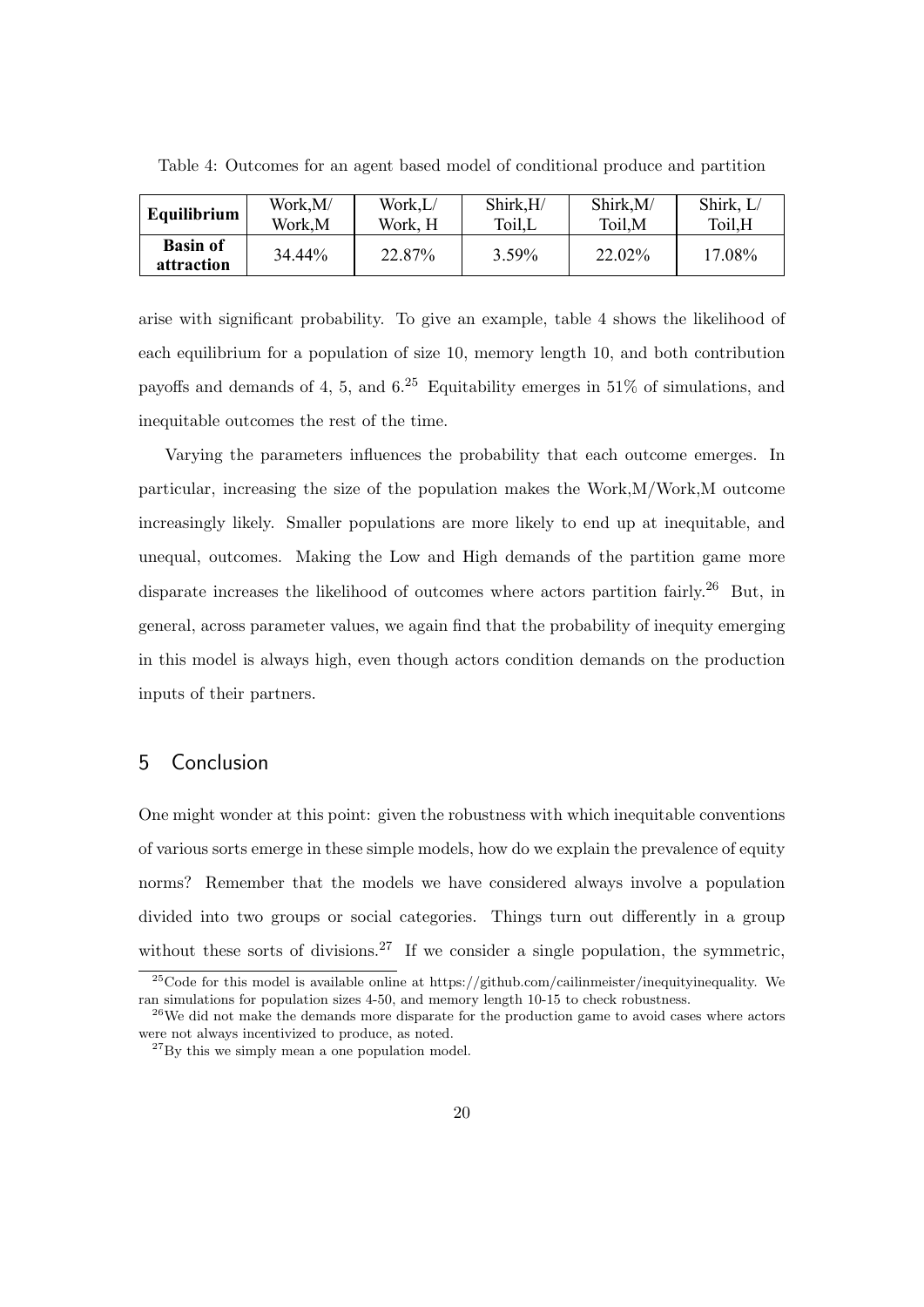equitable outcome  $(\text{Work}, M)/(\text{Work}, M)$  emerges 60% of the time. Another 27.4% of the time, all agents end up demanding medium in the end, and some shirk while others toil. The rest of the time, a number of equilibria emerge that involve a mixture of shirkers and toilers, and different demands. Notice that at these equilibria, though, despite the fact that individual interactions will be inequitable, it is nonetheless the case that all actors have the same expected payoffs. Otherwise, of course, they would not be equilibria in a single population.

Why does the simple addition or subtraction of categories from the model so radically alter the cultural evolution that occurs? One way to explain it appeals to symmetry and symmetry breaking. In the contribution part of the model, actors are most efficient if they perfectly divide the labor. (I.e., no extra work is done to produce the good, and the opportunity to create a joint surplus is taken advantage of.) In a population without categories, the only way to guarantee that every pairing of actors will efficiently divide labor is for everyone to choose contribution level "work". Otherwise, sometimes shirkers will meet each other and fail to produce the good, and sometimes toilers will meet each other and put too much work into the project. With categories, actors can use category membership as a symmetry-breaking mechanism. There is an extra piece of information in interactions between those in different categories (i.e., I am type A and you are type B), which allows them to efficiently break symmetry with respect to contributions (type A always contributes more, type B less).<sup>28</sup>

This same sort of reasoning applies to bargaining over rewards from joint labor. With one exception—when it comes to this stage of the process, information about earlier contributions can be used as a symmetry breaker. But, of course, a dependence

<sup>28</sup>See O'Connor (2017b) for an in-depth discussion of this sort of symmetry breaking. Similar reasoning can be applied to work in philosophy of science explaining the emergence of fairness norms. Skyrms (1994); Alexander and Skyrms (1999); Skyrms (2014); Alexander (2007) show that in simplified Nash demand games the equal outcome is special from an evolutionary point of view. Because it is the only symmetric outcome, it is more likely to evolve. In contrast, when Axtell et al. (2000); Bruner (2017); Bruner and O'Connor (2015); O'Connor and Bruner (2017); Rubin and O'Connor (2017) add categories to the same sort of model, the fairness norm is no longer special because the categories break symmetry between actors of different types.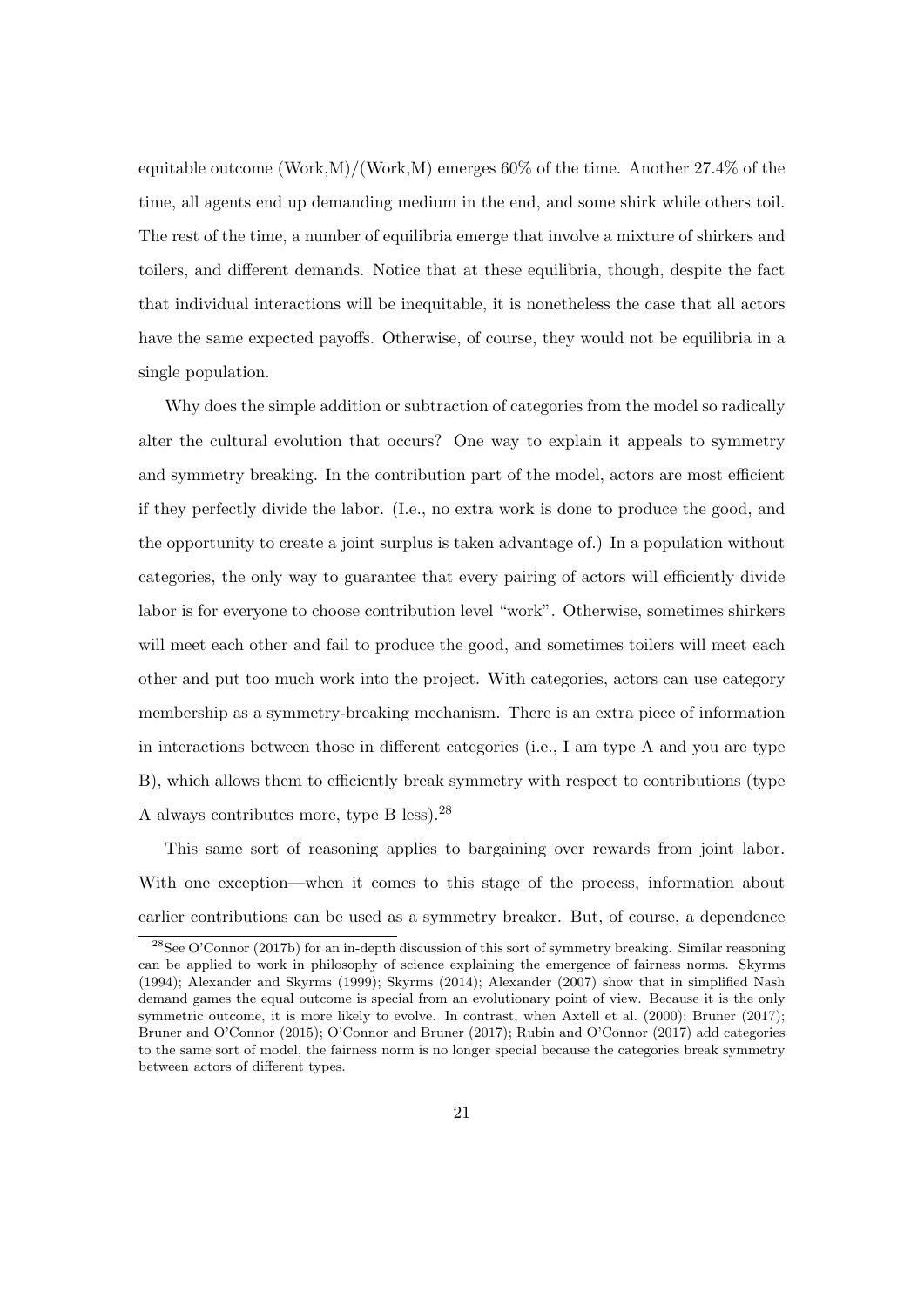between contribution and reward is what we expect from an equitable convention.<sup>29</sup> When we have two different categories of actors, there is a symmetry breaker available at the reward stage that has nothing to do with contribution. In other words, once we get to the second stage, there is no particular reason to coordinate reward based on contribution compared to coordinating reward based on irrelevant group membership.

This is perhaps the central insight of the paper. From a standpoint where we think of conventions and norms as facilitating social coordination, equity is special in groups where everyone is the same, but its specialness disappears as soon as any sort of further social information in the form of social category membership is added. What we see here is that it is quite easy to evolve conventions that do not involve equitable divisions of jointly produced social resources if we have groups divided into categories.

### Acknowledgements

This research was supported by NSF grant 1535139. We would also like to thank the members of the Social Dynamics Seminar at UC-Irvine for their insightful comments. And thanks to the audience at the 2018 PSA meeting for comments and feedback. Finally, we appreciate the feedback from three anonymous referees which helped improve the quality of this paper.

#### Bibliography

Accinelli, Elvio and Edgar J. Sánchez Carrera (2008). "On evolutionarily stable strategies and replicator dynamics in asymmetric two-population games." Dynamics, Games

 $^{29}$ In the models just described, we do not see this because actors have no good way to coordinate their first stage contributions besides demanding medium. We also do not shape payoffs so that there is enough fine-grainedness to get exactly equal payoffs through different contribution/reward combinations, which is necessary to reach equilibria in this sort of model.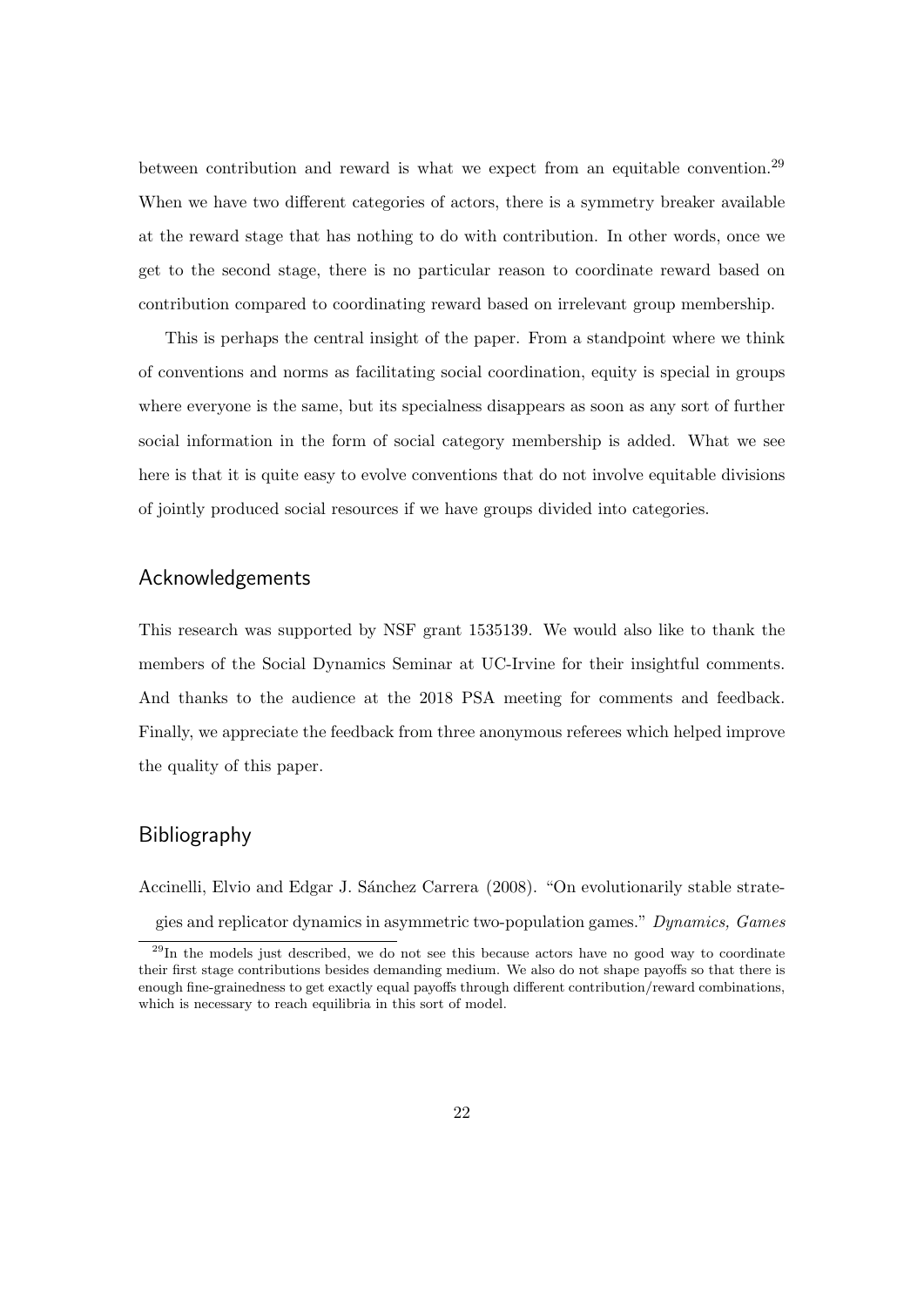and Science I. Ed. David A. Rand Mauricio Matos Peixoto, Alberto Adrego Pinto. Springer, Berlin, Heidelberg.

- Adams, J Stacy (1963). "Towards an understanding of inequity.." The Journal of Abnormal and Social Psychology, 67(5), 422.
- Adams, J Stacy and Sara Freedman (1976). "Equity theory revisited: Comments and annotated bibliography." Advances in experimental social psychology, 9, 43–90.
- Alexander, J McKenzie (2007). The structural evolution of morality. Cambridge University Press Cambridge.
- Alexander, Jason and Brian Skyrms (1999). "Bargaining with neighbors: Is justice contagious?." The Journal of philosophy,  $96(11)$ , 588–598.
- Axtell, Robert, Joshua M Epstein, and H Peyton Young. "The emergence of classes in a multi-agent bargaining model.".
- Bianchi, Suzanne M, John P Robinson, and Melissa A Milke (2006). The changing rhythms of American family life. Russell Sage Foundation.
- Bruner, Justin P (2017). "Minority (dis)advantage in population games." Synthese, doi 10.1007/s11229–017–1487–8.
- Bruner, Justin P and Cailin O'Connor (2015). "Power, Bargaining, and Collaboration." Scientific Collaboration and Collective Knowledge. Ed. Conor Mayo-Wilson Thomas Boyer and Michael Weisberg. Oxford University Press.
- Casper, Lynne M, Sara S McLanahan, and Irwin Garfinkel (1994). "The gender-poverty gap: What we can learn from other countries." American sociological review, 594–605.
- Coltrane, Scott (2000). "Research on household labor: Modeling and measuring the social embeddedness of routine family work." Journal of Marriage and family,  $62(4)$ , 1208–1233.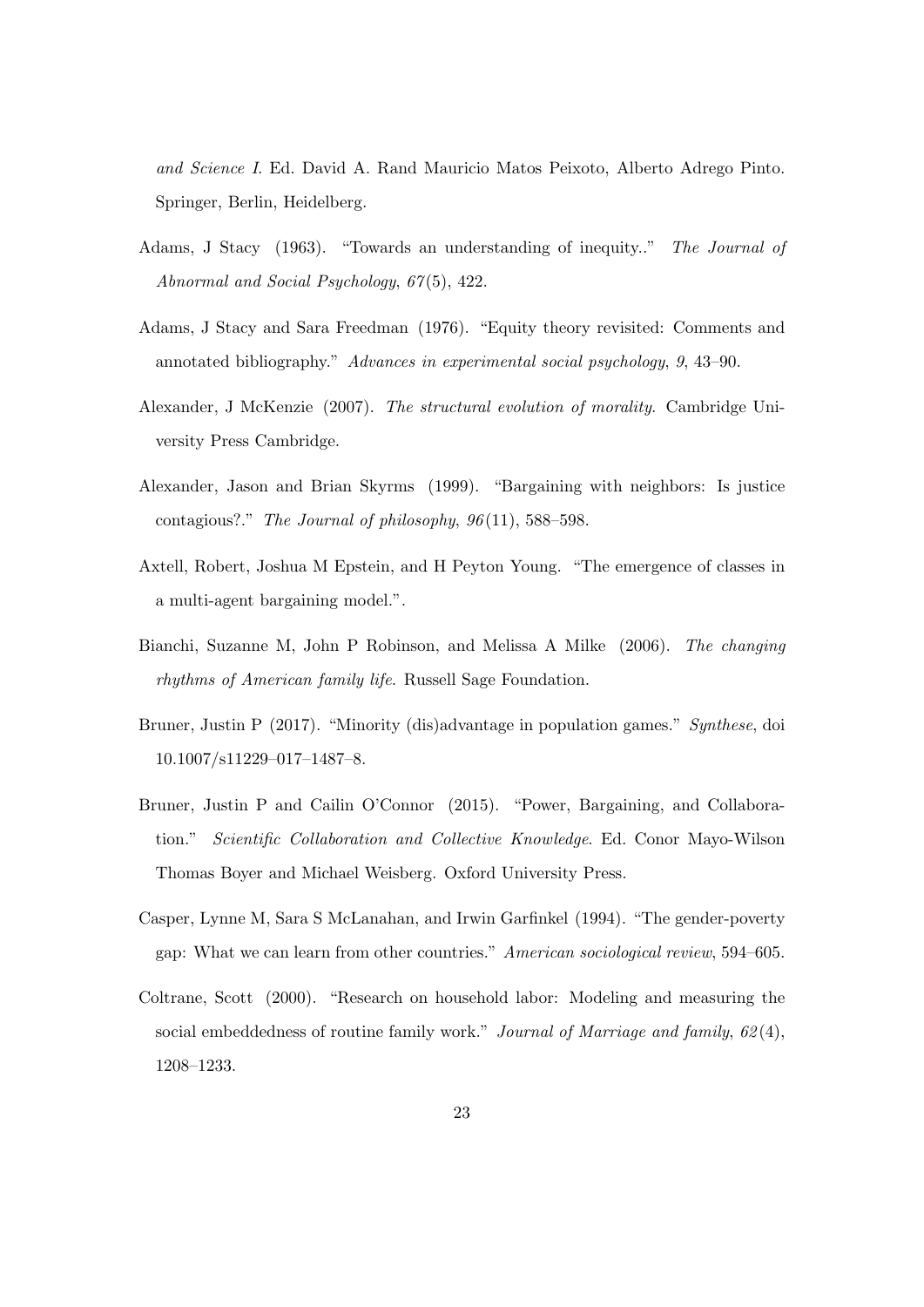- Feldon, David F, James Peugh, Michelle A Maher, Josipa Roksa, and Colby Tofel-Grehl (2017). "Time-to-credit gender inequities of first-year PhD students in the biological sciences." CBE-Life Sciences Education,  $16(1)$ , ar4.
- Fiske, Alan Page (1999). "Learning a culture the way informants do: Observing, imitating, and participating." Unpublished manuscript, University of California, Los Angeles.
- Freedman, Sara M and John R Montanari (1980). "An integrative model of managerial reward allocation." Academy of Management Review, 5(3), 381-390.
- Gallo, Edoardo. Communication networks in markets. Technical report, Faculty of Economics, University of Cambridge, (2014).
- Henrich, Joseph and Francisco J Gil-White (2001). "The evolution of prestige: Freely conferred deference as a mechanism for enhancing the benefits of cultural transmission." Evolution and human behavior, 22 (3), 165–196.
- Henrich, Joseph and Natalie Henrich (2007). Why humans cooperate: A cultural and evolutionary explanation. Oxford University Press, USA.
- Kazemi, Ali, Daniel Eek, and Tommy Gaerling (2017). "Equity, Equal Shares or Equal Final Outcomes? Group Goal Guides Allocations of Public Goods." Frontiers in  $Psychology, 8(11).$
- LaCroix, Travis and Cailin O'Connor (2018). "Power by Association.".
- Lancy, David F (1996). Playing on the mother-ground: Cultural routines for children's development. Guilford Press.
- Lewis, David (1969). Convention: A philosophical study. John Wiley & Sons.
- Maynard-Smith, J and George R Price (1973). "The logic of animal conflict." Nature,  $246(5427), 15-18.$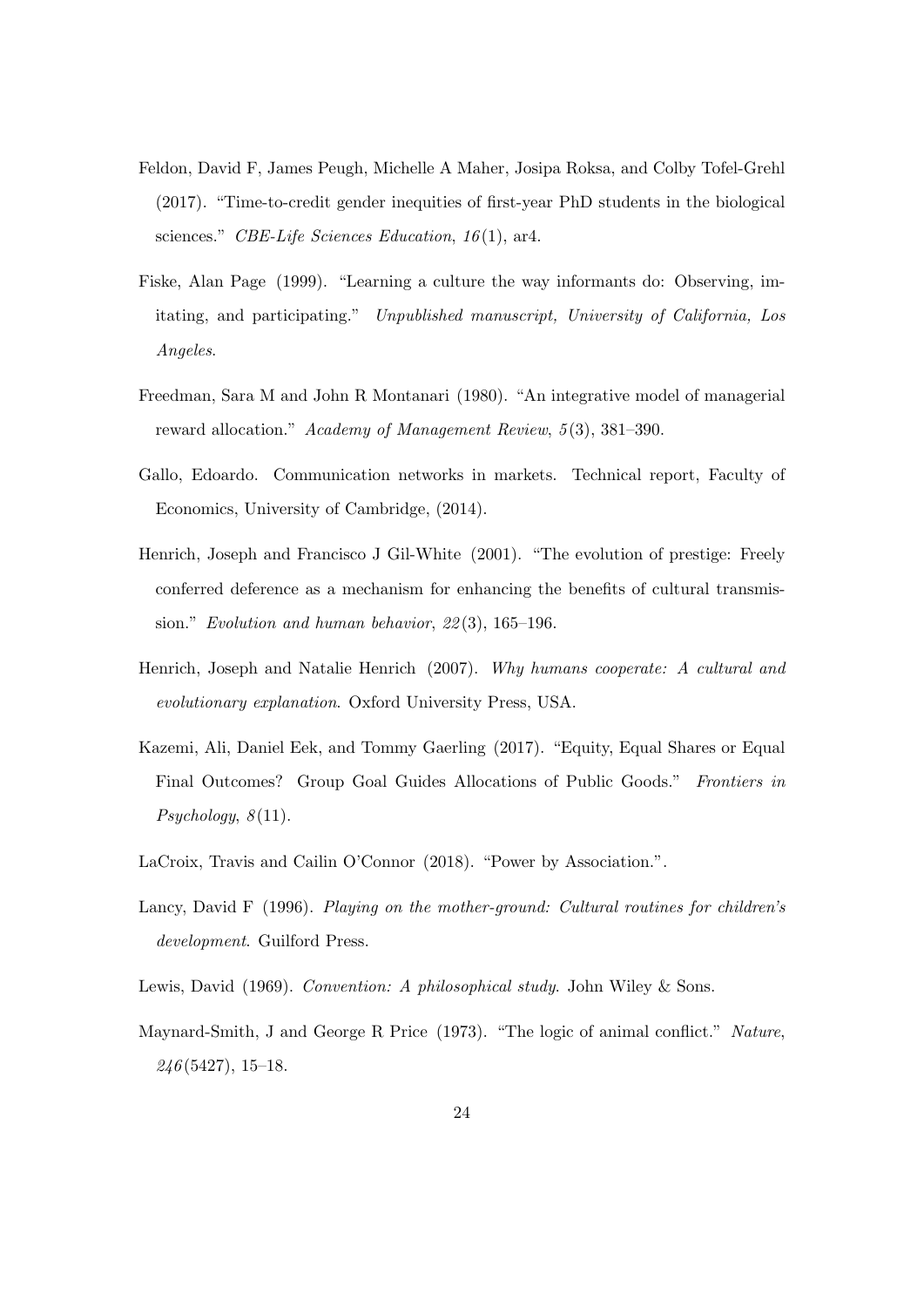- Nash, John F (1950). "The bargaining problem." Econometrica: Journal of the Econometric Society, 155–162.
- O'Connor, Cailin (2017a). "The Cultural Red King Effect." The Journal of Mathematical Sociology, doi: 10.1080/0022250X.2017.1335723.
- O'Connor, Cailin (2017b). Dynamics of Inequity. Manuscript.
- O'Connor, Cailin (2017c). "Modeling Minimal Conditions for the Emergence of Inequity." Working Paper.
- O'Connor, Cailin and Justin P Bruner (2017). "Dynamics and Diversity in Epistemic Communities." Working Paper.
- Poza, David J, Félix A Villafáñez, Javier Pajares, Adolfo López-Paredes, and Cesáreo Hernández (2011). "New insights on the Emergence of Classes Model." Discrete Dynamics in Nature and Society, 2011.
- Pressman, Steven (2002). "Explaining the gender poverty gap in developed and transitional economies." Journal of Economic Issues,  $36(1)$ , 17-40.
- Richerson, Peter J and Robert Boyd (2008). Not by genes alone: How culture transformed human evolution. University of Chicago Press.
- Rubin, Hannah and Cailin O'Connor (2017). "Discrimination and Collaboration in Science." (Working Paper).
- Sigmund, Karl, Christoph Hauert, and Martin A Nowak (2001). "Reward and punishment." Proceedings of the National Academy of Sciences,  $98(19)$ , 10757-10762.
- Skyrms, Brian (1994). "Sex and justice." The Journal of philosophy, 91 (6), 305–320.

Skyrms, Brian (2014). Evolution of the social contract. Cambridge University Press.